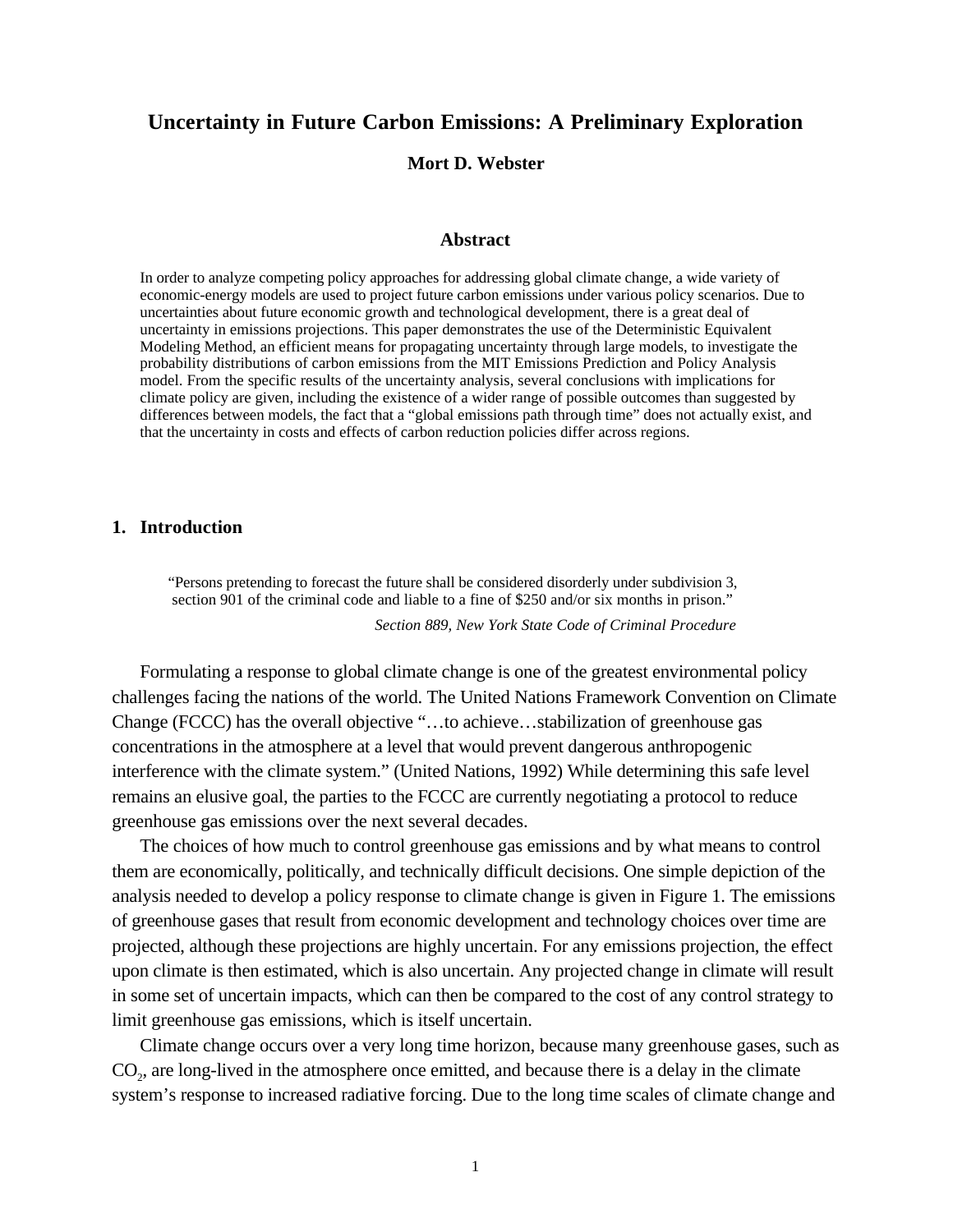the many uncertainties in both control costs and impacts, effective policy response needs to be flexible over time by being able to respond to changes in our understanding of the many uncertain aspects of the climate change problem.

A first step towards such a flexible analysis of long-term policy must begin by characterizing the uncertainty in key parameters that we know right now, even for simple once-only policy choices. The uncertainty in all components of the analysis framework (Figure 1) should be explored, but a reasonable starting place is to look at the uncertainty in emissions of greenhouse gases under some initial set of policies. A wide variety of economic-energy models are used to project emissions under alternative emission control strategies, as well as to project the economic costs of control. This paper demonstrates a method by which the uncertainty in emissions from one economic-energy model can be characterized. This method is generally applicable to any model. The type of information obtained from an analysis such as the one presented here can then feed into a larger analysis of policy choice as described above.



**Figure 1.** Simple Framework for Analysis of Climate Change Policy

# **Uncertainty in Models**

In any modeling endeavor, there are two distinct types of uncertainty: parametric uncertainty and structural uncertainty. Parametric uncertainty consists of uncertainty in the value that a model parameter should take. Structural uncertainty concerns uncertainty in the form or structure of a model, and is more difficult to treat in a rigorous and consistent fashion. Alternative model structures can result in a wide range of outcomes (IPCC, 1996). However, even when restricting oneself to a single model specification, uncertainty in some of the data or parameter values can yield a wide range of likely outcomes. Any analysis exercise, therefore, will yield more robust results and insights through the application of uncertainty analysis, by which we mean the propagation of uncertainty in model parameters, expressed as probability distributions, to obtain the resulting probability distributions of model outcomes.

In this paper, we will apply parametric uncertainty analysis to an economic-energy model used to project future emissions. In economic-energy models, there are several sources of uncertainty, including: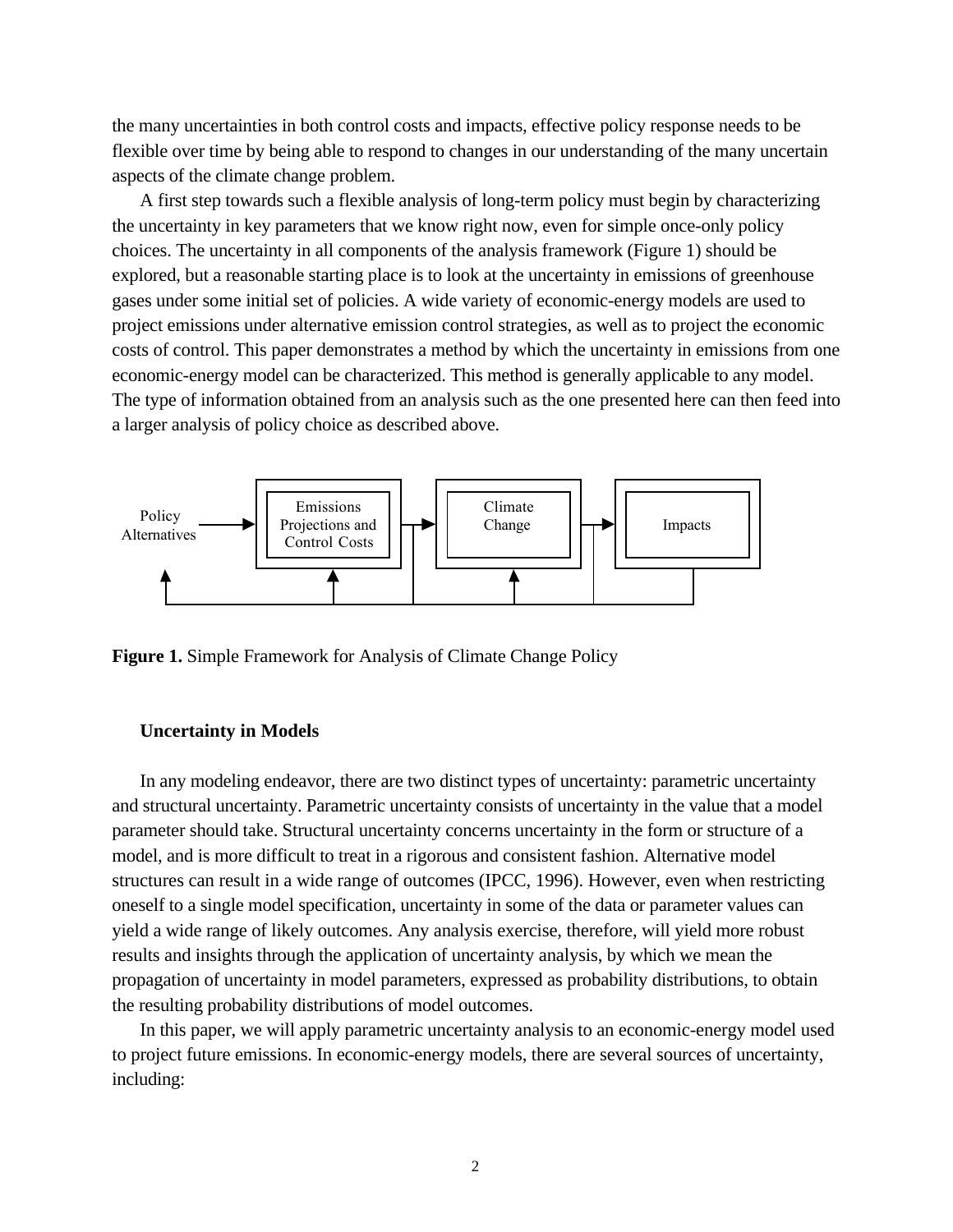- 1. Structural uncertainty: There are several general types of economic models, such as computable general equilibrium models or econometric models. Within a model as well, there are many possible structural specifications, including the number of production sectors or the nesting of a production function.
- 2. Data uncertainty: Are the base data correct? While economic-energy models are almost always calibrated to real world data, the quality and accuracy of these data is often less than desirable.
- 3. Forecast uncertainty: What will future trends be? Most economic models for climate analysis have very long time horizons, often over 100 years. Thus assumptions about future trends, such as productivity growth or the appearance of new technological options, are both crucial and highly uncertain.

The latter two sources of uncertainty can be explored by performing a parametric uncertainty analysis. The standard approach for parametric uncertainty propagation, Monte Carlo simulation, is often computationally expensive. This paper demonstrates an application of the Deterministic Equivalent Modeling Method (DEMM) (Tatang *et al.,* 1997), an efficient and practical technique for performing uncertainty analysis on large models. As an illustrative application, parametric uncertainty will be investigated in the Economic Prediction and Policy Analysis (EPPA) model<sup>1</sup> (Jacoby *et al*., 1997; Yang *et al*., 1996), one of many economic models used in climate change analysis. The resulting probability distributions of outcomes from the EPPA model will be used to demonstrate several insights for policy analysis obtainable from the application of DEMM for uncertainty analysis. The focus of this study will be on the uncertainty in  $CO<sub>2</sub>$  emissions resulting from uncertainty in three input parameters relating to energy efficiency, productivity growth, and carbon-free electricity alternatives.

Section 2 will describe in detail the uncertain parameters chosen for this analysis. Section 3 shows the resulting uncertainty in CO<sub>2</sub> emissions over time and under different policies. Since the uncertainty in outputs is dependent on the assumed uncertainty in inputs, Section 4 explores the sensitivity in emissions uncertainty to alternative assumptions about input uncertainty and about the existence and magnitude of correlation between uncertain inputs. Section 5 will outline next steps for research to build on this initial analysis. The main conclusions that result from this analysis are summarized in Section 6.

# **2. Uncertainty in Input Parameters**

<u>.</u>

The first step in using DEMM or any other uncertainty analysis tool is to identify the uncertain inputs to be studied, and assess a probability distribution to describe the uncertainty. Since the primary purpose of this study is to demonstrate the application of the DEMM approach, short cuts have been taken; particularly with regard to the process of elicitation of parameter distributions. Planned future work in these aspects is summarized in Section 5. This section will describe how three uncertain parameters were chosen for analysis: AEEI, labor productivity growth, and

 $<sup>1</sup>$  The EPPA model is the economic-emissions component of the Global Systems Model of the MIT Joint Program</sup> on the Science and Policy of Global Change (Prinn *et al*., 1997).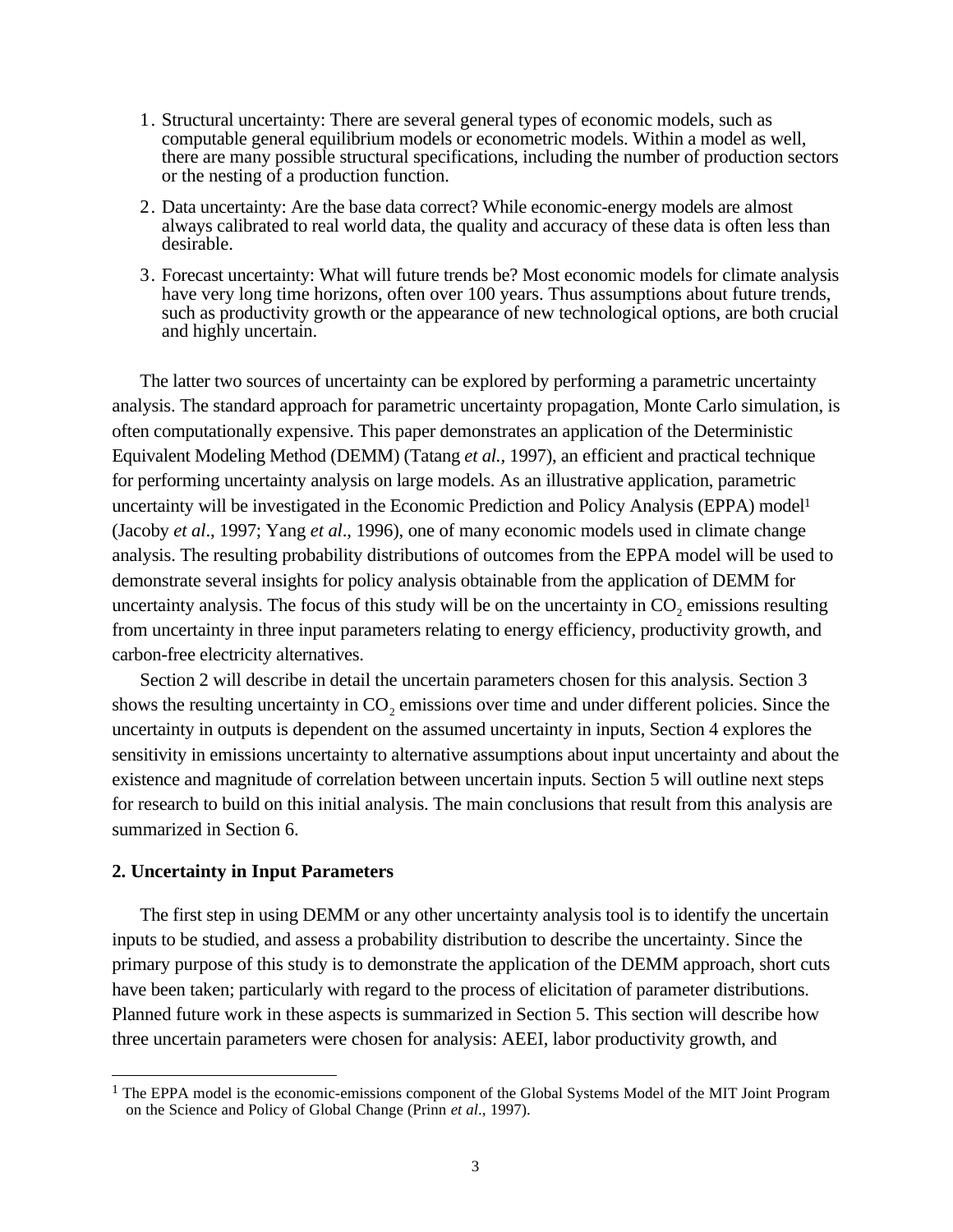backstop price. Each parameter's function within the EPPA model will be described, and the probability distribution assessed for each will be given.

This step and those that follow in later sections are part of a general approach to treating uncertainty in models. Figure 2 outlines the general procedure for uncertainty analysis, which can be used in for any model exercise.



**Figure 2.** General Procedure for Uncertainty Analysis

<u>.</u>

# **2.1 The Economic Prediction and Policy Analysis Model**

Before introducing the uncertain parameters chosen for this exercise, we briefly highlight the essential features of the EPPA model, Version 2.1.2 EPPA is a recursive- dynamic, computable general equilibrium (CGE) model. It is derived from the GREEN model of the OECD (Burniaux *et al*., 1992). EPPA is divided into twelve geopolitical-economic regions. Four regions represent the OECD: the United States (USA), the European Community (EEC), Japan (JPN), and the remainder of the OECD as of 1992 (OOE), which includes Canada, Australia, New Zealand, and

<sup>&</sup>lt;sup>2</sup> The results in this paper use Version 2.1 of EPPA, which has a number of modifications from Version 1.7, used in (Jacoby *et al*., 1997). The modifications include the addition of a third backstop technology (hydrogen fuels), different nesting of production functions between electric and non-electric energy, modified elasticities of substitution between factors, and the addition of a materials input to the backstop production functions.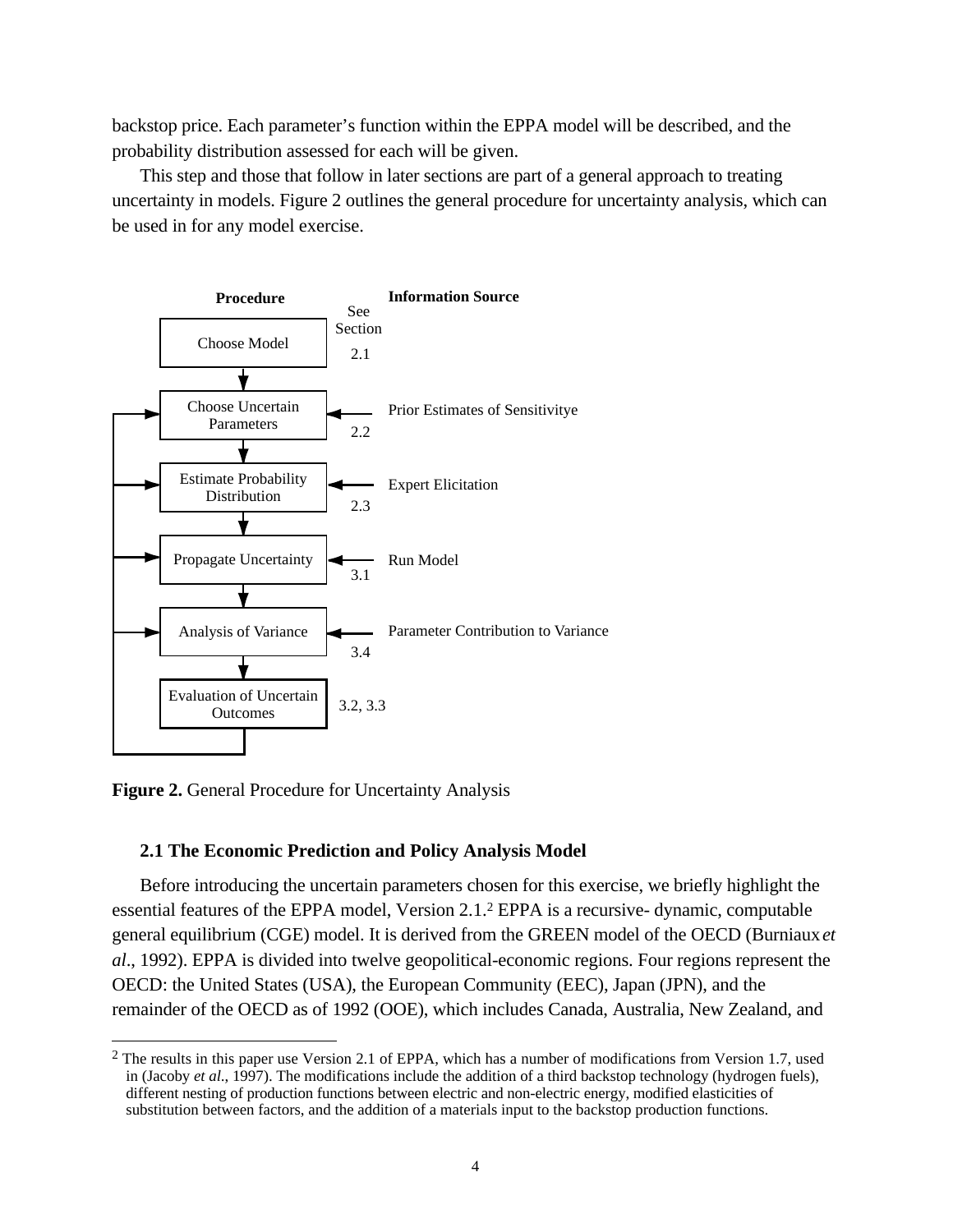most of Scandinavia. The remaining eight regions are Brazil (BRA), China (CHN), India (IND), the Former Soviet Union (FSU), Central and Eastern Europe (EET), the dynamic Asian economies (DAE)3, the energy exporting countries in the Middle East as well as Mexico and Indonesia (EEX), and the remaining countries (ROW).

Each region has eight production sectors (agriculture, energy intensive industries, other industries, crude oil, refined oil, gas, coal, and electricity), three future technology production sectors (carbon-free electric backstop, synthetic liquid fuel backstop from shale oil<sup>4</sup>, and hydrogen fuels), and four consumption sectors (food and beverage, transport and communication, energy, and other goods and services). The model accounts for trade between regions, and can track the imports and exports from each region. In each region, there is a representative consumer that maximizes its utility based on a bundle of the consumption goods.

As with most CGE formulations, EPPA Version 2.1 is a static model. Based on the previous period solution and prescribed growth in some exogenous parameters, EPPA recursively solves for equilibrium in each time period in five year intervals, starting with the calibration year of 1985, and ending with 2100. For each time period, the model produces as output the amount produced by each sector in each region and the relative prices. By using carbon emission coefficients, the  $CO<sub>2</sub>$  emissions are also calculated. The cost of a policy to a region can be measured as the change in consumption between a no-policy scenario and a scenario in which a policy is implemented. EPPA can model a variety of policy instruments, including carbon taxes, energy taxes, and quantitative restrictions, with or without allowing tradable permit schemes. It is worth noting that when implementing a quantitative instrument without trading (*e.g*., OECD regions stabilize at 1990 emissions levels), the restriction is a firm constraint within which an optimal solution is found; thus some real-world uncertainties such as failure to meet agreed targets are not modeled, but are important considerations nevertheless.

This paper will focus on characterizing uncertainty in CO<sub>2</sub> emissions from the EPPA model, both regional and global, in specific years and cumulative over all years, and differences between policies. The intention is to use these results to demonstrate an uncertainty analysis and the insights that result from it. The uncertainty in costs is equally crucial to policy analysis, but an analysis of cost will be left to a future paper.

#### **2.2 Choosing the Parameters**

The first step in conducting a parametric uncertainty analysis is to identify which parameters are to be treated as uncertain and which are to be left at fixed reference values. The formal approach to making this choice is to subject every parameter in the model to a sensitivity test, and then to choose the most sensitive parameters as the focus for the uncertainty analysis.5

Unfortunately, this method is difficult in practice on larger models, such as EPPA, which have hundreds of parameters, all of which are in some sense uncertain. One alternative, employed in this

 $\overline{a}$ 

<sup>3</sup> *e.g*., Taiwan, Singapore, Malaysia.

<sup>4</sup> The shale oil backstop is assumed to be present only in USA, FSU, EEX, and OOE.

<sup>5</sup> For an example of this procedure, see Nordhaus' uncertainty analysis of the DICE model (Nordhaus, 1994).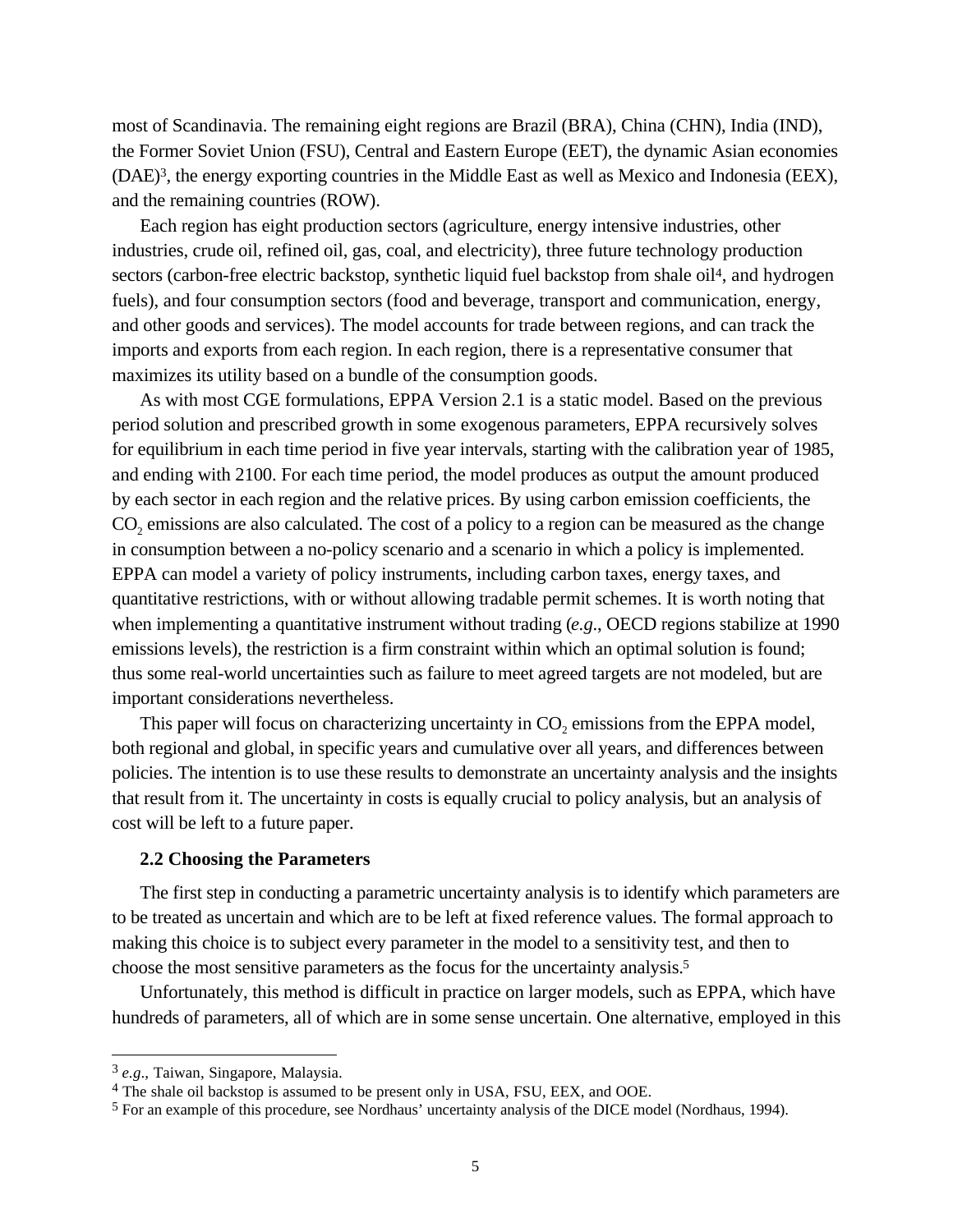study, is to rely on the intuition and judgment of the model experts.6 In particular, one rule of thumb is to focus on parameters that represent the rate in exponential growth functions.

Based on expert judgment, three uncertain parameters were selected:

- Autonomous Energy Efficiency Improvement Rate (AEEI)
- Labor Productivity Growth Rate (LPG)
- Price of Carbon-Free Electric Backstop Technology (BS)

There are other parameters in EPPA that are also uncertain and that could have a comparable effect on uncertainty in emissions. Some other parameters that could be included are the population growth rate, elasticities of substitution, and the price of the shale and hydrogen backstops. The selection of three parameters presented here is designed to illustrate the ranges of uncertainty in emissions that can result and their implications for climate policy, and plans for a more complete exploration of inputs is summarized in Section 5.

### **2.3 Choosing the Probability Distribution Family**

Having selected which parameters to study, the next step is to assess a subjective probability distribution, and first an appropriate family of distributions must be chosen. All of the three uncertain parameters are constrained to be at least non-negative and non-infinite, which eliminates any choice of distribution family with infinite tails. As a result, the beta family of distributions was chosen for its finite end-points and its flexibility in representing different distribution shapes.

A beta distribution is a probability distribution defined over the interval (0,1), although a linear transformation can be applied to cover any finite interval. The beta density function has two parameters  $\alpha$  and  $\beta$ , and is defined as:

$$
f(x/\alpha, \beta) = \begin{cases} \frac{\Gamma(\alpha + \beta)}{\Gamma(\alpha)\Gamma(\beta)} x^{\alpha - 1}(1 - x)^{\beta - 1} & 0 < x < 1 \\ 0 & \text{otherwise} \end{cases}
$$

The formal assessment process entails the elicitation of several fractiles, such as the 0.05, 0.50, and 0.95 fractile values, which are then used to find appropriate values for the parameters. In this study however, the experts provided estimates of the mode (most likely value), the endpoints (the 0.00 and 1.00 fractiles), and chose a level of variance. The sensitivity of the uncertainty results to the variance assumption is given in Section 4. Again it should be stressed that the distributions shown here are not meant to precisely capture the uncertainty, but rather to demonstrate that conservative estimates of uncertainty in inputs can cause great variation in outcomes.

The remainder of this section will describe each parameter in more detail, and give the probability distribution that resulted from the assessment.

<u>.</u>

<sup>6</sup> The experts were Professor R. Eckaus, Dr. A.D. Ellerman, Professor H. Jacoby, and Dr. Z. Yang.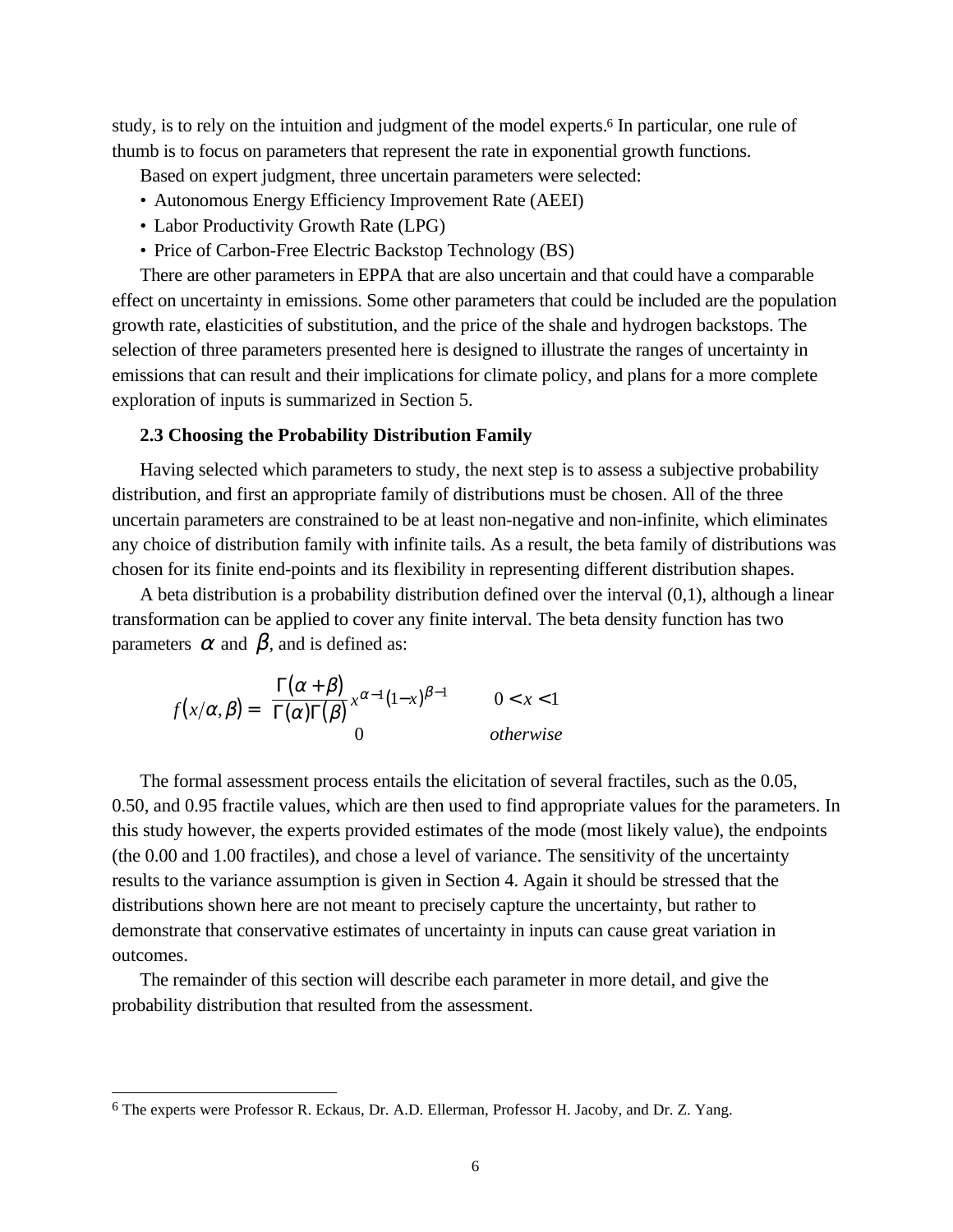### **2.4 AEEI**

The autonomous energy efficiency improvement (AEEI) parameter reflects the long-run historical trend of a decrease in the energy input required per unit of output that is not explained by price changes. The notion of AEEI can be found in the Edmonds-Reilly model (Edmonds and Reilly, 1983), the Global 2100 model (Manne and Richels, 1990), and many other economic studies. In EPPA, AEEI is defined as an increase in the effective energy input into non-energy sectors beyond the physical energy input. For the non-energy production (*ne*), consumption (*c*), government (*gov*), and investment (*inv*) sectors, the energy input is calculated as:

$$
E_j^e(t) = \left(1 + \gamma_{e,j}\right)^t E_j(t) \qquad j \in \left(ne, c, gov, inv\right)
$$

where  $E_j^e$  is the effective energy input into sector *j*, and  $\gamma_{e,j}$  is the AEEI rate.

EPPA reference runs (neglecting uncertainty) use a nominal value of 0.75% per year for all regions and all sectors. This value is taken as the mode of the distribution. The lowest possible value is 0.2% per year and the highest is 1.5% per year. The resulting distribution is a beta distribution with parameters  $\alpha = 2.2$  and  $\beta = 3.3$ , and is shown in Figure 3.



**Figure 3.** Probability Distribution for AEEI Parameter

#### **2.5 Labor Productivity Growth**

An important driver in the growth of the regional economies over time is the amount of "effective" labor supply available. The effective labor supply is the product of the population and the level of labor productivity. The labor productivity level is determined by:

$$
Pl_r(t) = e^{\alpha_{l,r}(1 - e^{-\beta_{l,r}t})},
$$

$$
\alpha_{l,r} = \frac{\ln(1 + g_{0,r})}{1 - e^{-\beta_{l,r}}},
$$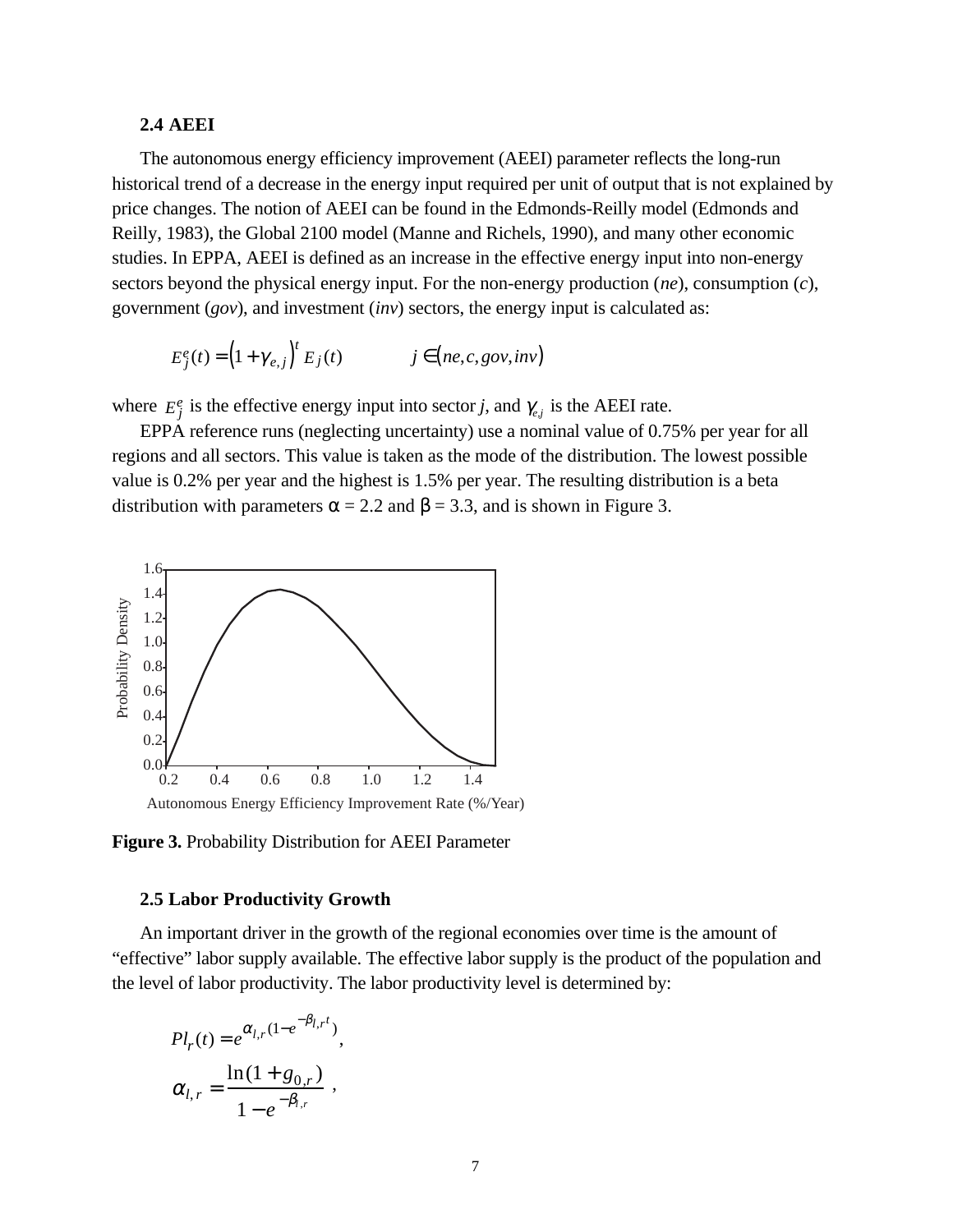$$
\beta_{l,r} = \ln\left[\frac{\ln(1+g_{0,r})}{\ln(1+g_{n,r})}\right] / Hoz
$$

where  $g_{0,r}$  is the initial labor productivity growth rate for region *r* from calibration data,  $g_{n,r}$  is the assumed labor productivity growth rate in the last time period (2100), and *Hoz* is the time horizon, which is 115 years for 1985 to 2100. Thus, a driving assumption is the growth rate in 2100.

The reference assumption is that all OECD regions (USA, JPN, EEC, and OOE) as well as EEX all converge to a rate of 1.0% per annum by 2100, and that all other regions converge to a rate of 2.0% per annum. By making  $g_{n,r}$  uncertain, the labor productivity growth rate will change in all periods, and have an impact on the effective supply of labor over time.

The mode of the distribution is again chosen to reproduce the reference assumption. The lowest possible assumed rates in 2100 are 0.5% and 1.0% for the OECD and non-OECD respectively; the highest possible rates are 1.5% and 3.0% respectively. This uncertainty is represented by a multiplicative factor applied to  $g_{n,r}$  which ranges from 0.5 to 1.5 with a most likely value of 1.0. This is modeled by a beta distribution with parameters  $\alpha = 1.5$ ,  $\beta = 1.5$ , as depicted in Figure 4.



**Figure 4.** Probability Distribution for Labor Productivity Growth Rate

#### **2.6 Uncertainty in Backstop Price**

In addition to the eight conventional production sectors in EPPA, there are three future technology production sectors that may enter anytime after 2000: 1) a synthetic liquid fuel substitute for refined oil produced from shale, tar sands, or heavy oils, 2) a hydrogen fuel source, and 3) a carbon-free alternative technology which produces electricity. The hydrogen fuel source is very expensive and only enters the solution under carbon restrictions far more stringent than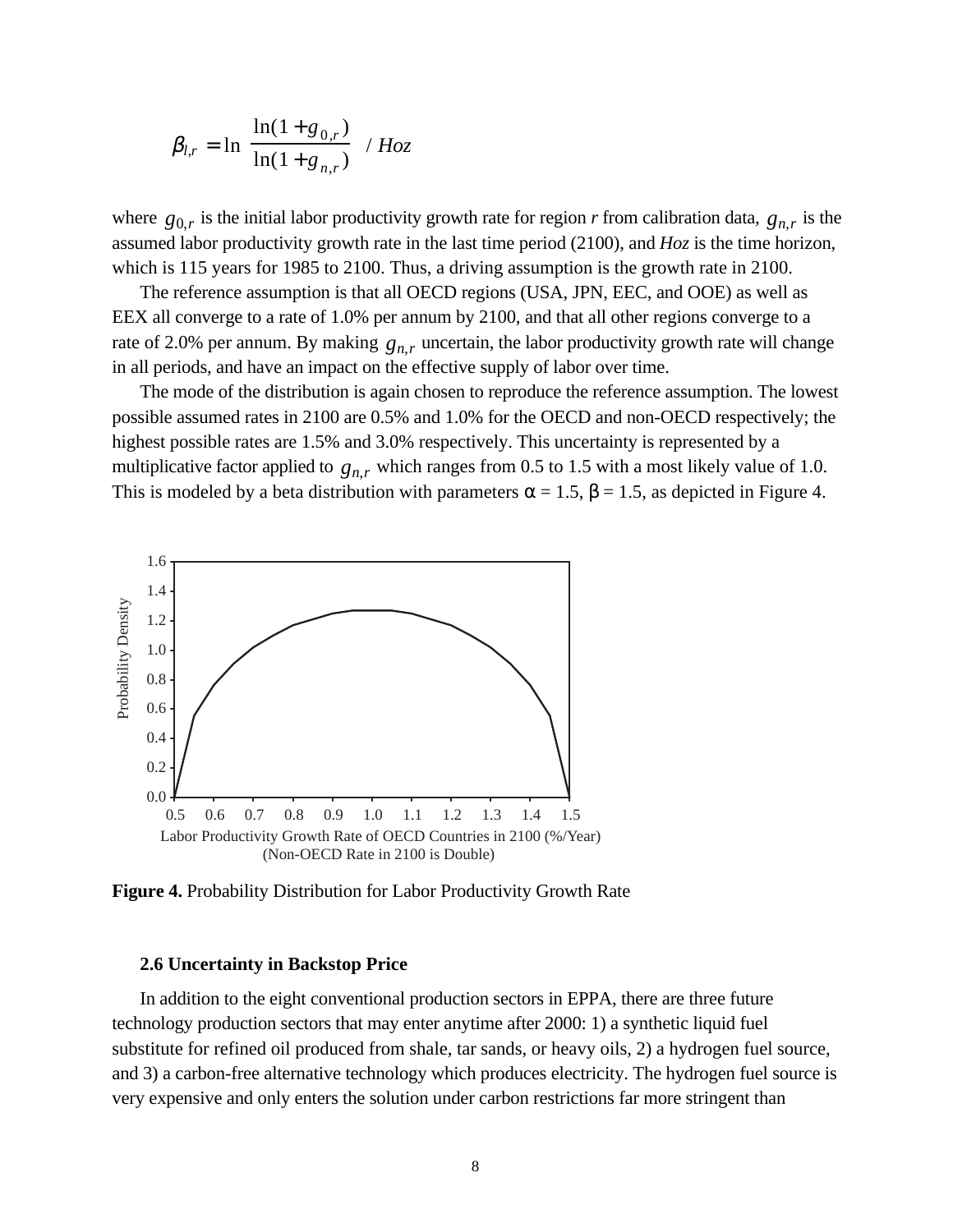anything studied here, and the carbon liquid technology was found in earlier studies to be less important as a source of uncertainty. Therefore we focus on the carbon-free electricity technology as an example of the effects of future technology assumptions.

The carbon-free electric backstop<sup>7</sup> is not a particular technology, but rather a generic representative of a collection of technologies, including solar, advanced nuclear, and wind. It is modeled as being available in unlimited supply, requiring only capital, labor, and material inputs, the prices of which determine the cost of producing electricity from the backstop. The technology produces electricity that is perfectly substitutable for that produced by the conventional electricity sector.

The fundamental uncertainties about the backstop are when and how quickly this technology would become available. However, the 1985 cost is currently used as a proxy for characterizing this uncertainty. The lower the initial year price, the sooner the backstop will become economically desirable; higher prices cause the backstop to take longer to become available. The third uncertain parameter for this study was therefore chosen to be the initial year price for the carbon-free electric backstop.

The price of the carbon-free electric backstop is calibrated by the price in  $\phi$ /kWh of a unit of the output in the initial period (1985). This is used to set the relative quantities of the labor and capital inputs needed, given their 1985 prices. After the initial calibration, the price is determined from the changing prices of capital and labor, which evolve endogenously in the model. When the price of the backstop in a region falls below that of conventional electricity (the price of which tends to rise over time in the model as oil and gas are depleted), the backstop begins producing in the economy.

The nominal 1985 price for the backstop used is  $15¢/kWh$ . Retaining this as a most likely value, the extreme endpoints for the distribution were assessed as 3¢/kWh at the low end and  $27¢/kWh$  at the high end. These values are chosen for their effect on the time required for the backstop to become available, and do not reflect the true prices in 1985. The probability density function was fit to a beta with the same shape and variance as the PDF of labor productivity growth. The resulting distribution is shown in Figure 5. The three uncertain parameters are summarized in Table 1, which shows their mean, standard deviation, and relative error (defined as standard deviation divided by the mean).

**Table 1.** Mean and Standard Deviation of Uncertain Parameters

| Parameter | Mean (Reference) | <b>Standard Deviation</b> | <b>Relative Error</b> |
|-----------|------------------|---------------------------|-----------------------|
| AEEI      | 0.75             | 0.185                     | 25%                   |
| LPG.      | 1.00             | 0.189                     | 19%                   |
| BS        | 15.00            | 4.540                     | 30%                   |
|           |                  |                           |                       |

 $\overline{a}$ 

<sup>7 &</sup>quot;Backstop" is an economic term used to mean an alternative substitute for a scarce resource. The alternative is originally too costly to use, but as the conventional resource becomes more expensive, the alternative is eventually substituted, which prevents the price of the conventional resource from rising infinitely.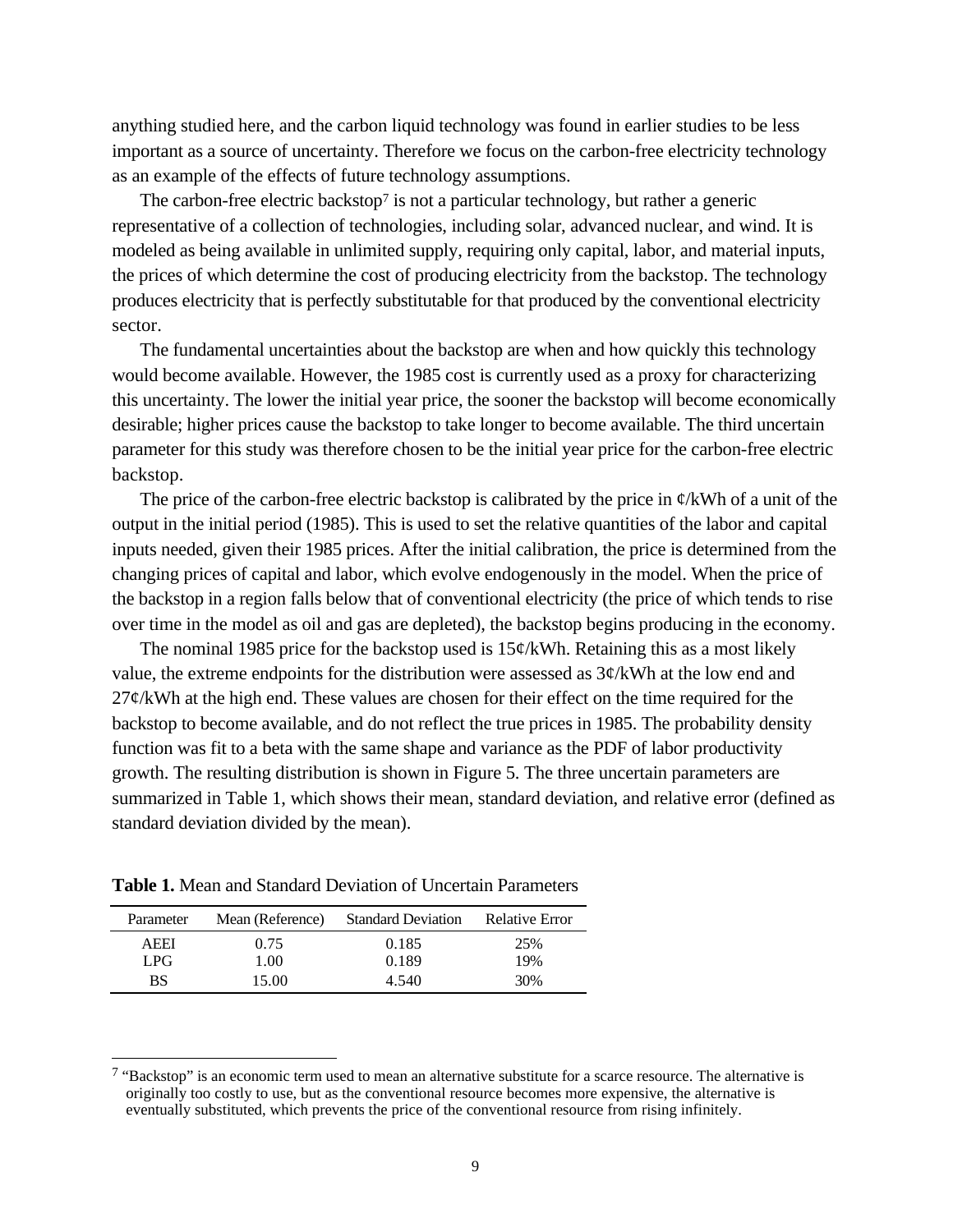

**Figure 5.** Probability Distribution for Price of Carbon-Free Electric Backstop

# **3. Uncertainty in CO<sub>2</sub> Emissions**

Having identified uncertain outputs of interest  $(CO<sub>2</sub>$  emissions), and having represented the experts' belief about uncertainty in input parameters (AEEI, LPG, BS), the task now is to propagate the parametric uncertainty through the model and derive the distribution for the output variables.

# **3.1 The Deterministic Equivalent Modeling Method**

There are a number of methods for propagating parametric uncertainty through models. The method most commonly used in practice is Monte Carlo simulation (Morgan and Henrion, 1990). The procedure for performing a "crude" Monte Carlo simulation is to randomly choose a sample value for each parameter from its probability distribution, run the model with this set of sample parameter values, and record the output(s) of interest. The procedure is then repeated with another independent random drawing of sample input values. Given a large number of simulations, the histogram of the output(s) can approximate with arbitrarily small error the "true" probability density function of the model output (Lewis and Orav, 1989).

One problem with this crude Monte Carlo approach is that the number of model runs needed to obtain a good approximation of the output distribution is usually quite large, often on the order of thousands of runs. For larger models, the computational cost can be prohibitive. There are many different variants to the Monte Carlo method that significantly reduce the number of simulations needed to obtain a good approximation. One widely used variant is the stratified sampling approach of Latin Hypercube Sampling (Iman, Davenport, and Zeigler, 1980). Latin Hypercube Sampling (LHS) breaks the probability distribution for each input parameter into *n* segments of equal probability. Then *n* sample values for each parameter are obtained either by choosing either a random value from each segment, or by choosing the median of each segment. A sample is generated by choosing one of the *n* values for each parameter at random and without replacement.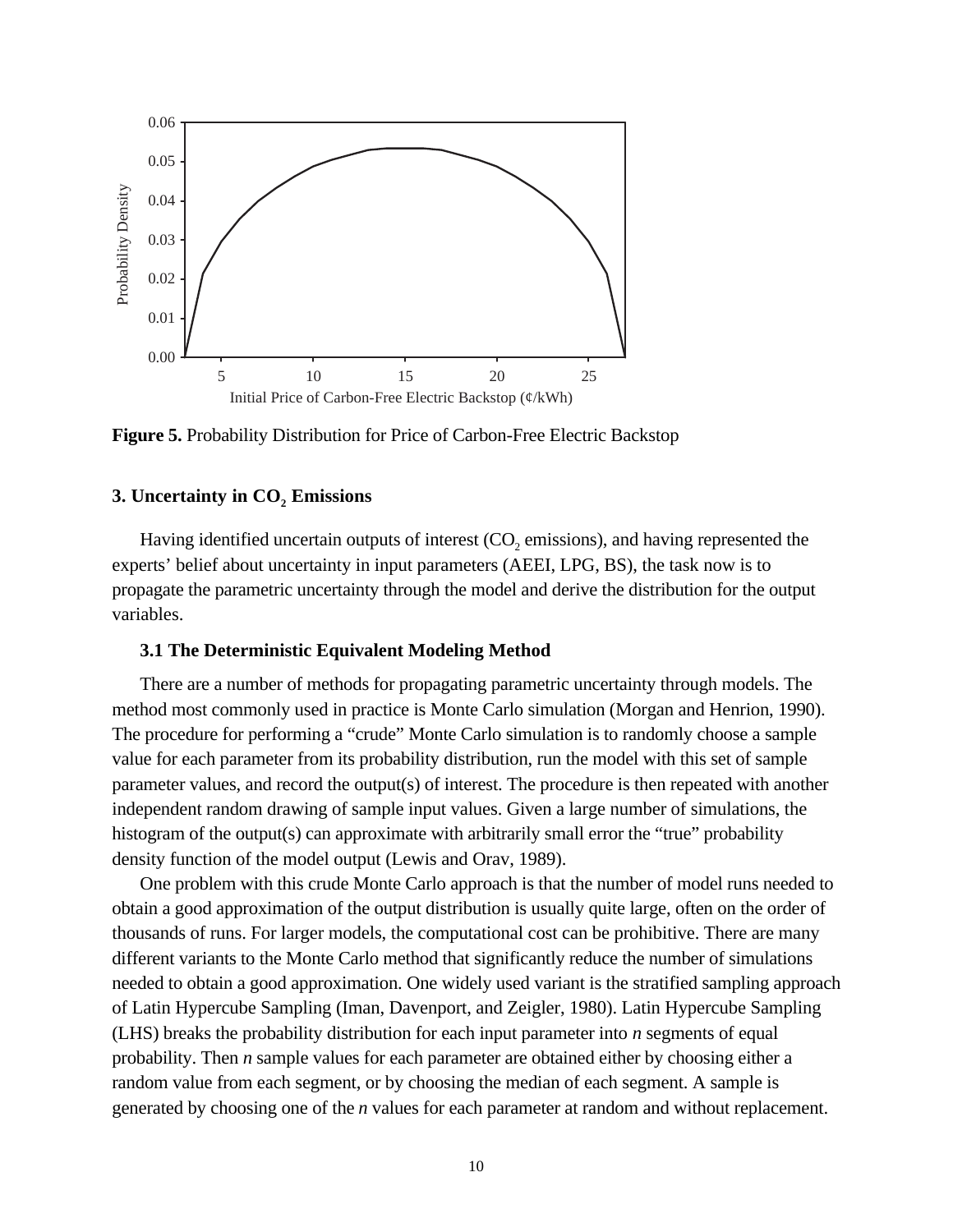Repeating this procedure *n* times yields *n* sample sets. LHS is more efficient than brute-force Monte Carlo for covering the parameter space to extract estimates of mean and variance, but it does have limitations (Morgan and Henrion, 1990). For large numbers of input parameters or for highly non-linear models, LHS may still require on the order of hundreds of runs.

One other approach, the one used in this study, is the Deterministic Equivalent Modeling Method (DEMM) (Tatang *et al.*, 1997; Webster *et al*., 1996). DEMM seeks to characterize the probabilistic response of the uncertain model output as an expansion of orthogonal polynomials. If such an expansion can be found which accurately mimics the probabilistic behavior of the model, then a Monte Carlo procedure can easily be used to derive the approximate probability density of the uncertain output.

Although any numerical computer model is itself deterministic, by positing uncertainty in a model parameter, the model's outputs become uncertain and thus can be thought of as a random variable. One useful representation for a random variable is an expansion of some family of orthogonal polynomials:

$$
y = B_0 + B_1(\xi) + B_2(\xi) + \dots + B_N(\xi)
$$

Any family of orthogonal polynomials can be used, including Legendre, Laguerre, or Hermite. This expansion is sometimes referred to as a polynomial chaos expansion (Weiner, 1938).

For example, suppose random variable *y* is some function of an underlying Gaussian distribution. Then one might represent random variable *y* as a truncated expansion of the Hermite polynomials, which are polynomials of the unit Gaussian random variable  $\xi$ :

$$
y = a_1 + a_2 \xi + a_3 (\xi^2 - 1) + a_4 (\xi^3 - 3\xi)
$$
 [1]

This expansion is 3<sup>rd</sup> order, and requires that we find values of the coefficients  $a_1, ..., a_4$  to represent the random variable *y*.

Since a model output *y* is some function of its uncertain input parameter *x*, we can use information about the density of *x* to choose basis functions for the expansion. We need not necessarily be limited to traditionally used orthogonal families such as Hermite polynomials. For the general case, we can derive the set of orthogonal polynomials weighted by the density function of the parameter, according to the definition of orthogonal polynomials:

$$
\int_{x} P(x)H_{i}(x)H_{j}(x)dx = C_{i}\delta_{ij} \qquad \text{where} \qquad \delta_{ij} = \begin{cases} 1 & i = j \\ 0 & i \neq j \end{cases} \tag{2}
$$

 $H_i(x)$  and  $H_i(x)$  are orthogonal polynomial functions of *x* of order *i* and *j*,  $P(x)$  is some weighting function, and  $C_i$  is some constant.<sup>8</sup> In other words, the integral of the product of two orthogonal polynomials of different order is always 0. By using the probability density function of an input as the weighting function  $P(x)$ , a set of orthogonal polynomials can be derived recursively.<sup>9</sup>

 $\overline{a}$ 

<sup>8</sup> This constant is usually 1, and thus omitted, when the polynomials are normalized.

 $9$  The zero<sup>th</sup> order polynomial is always assumed to equal one.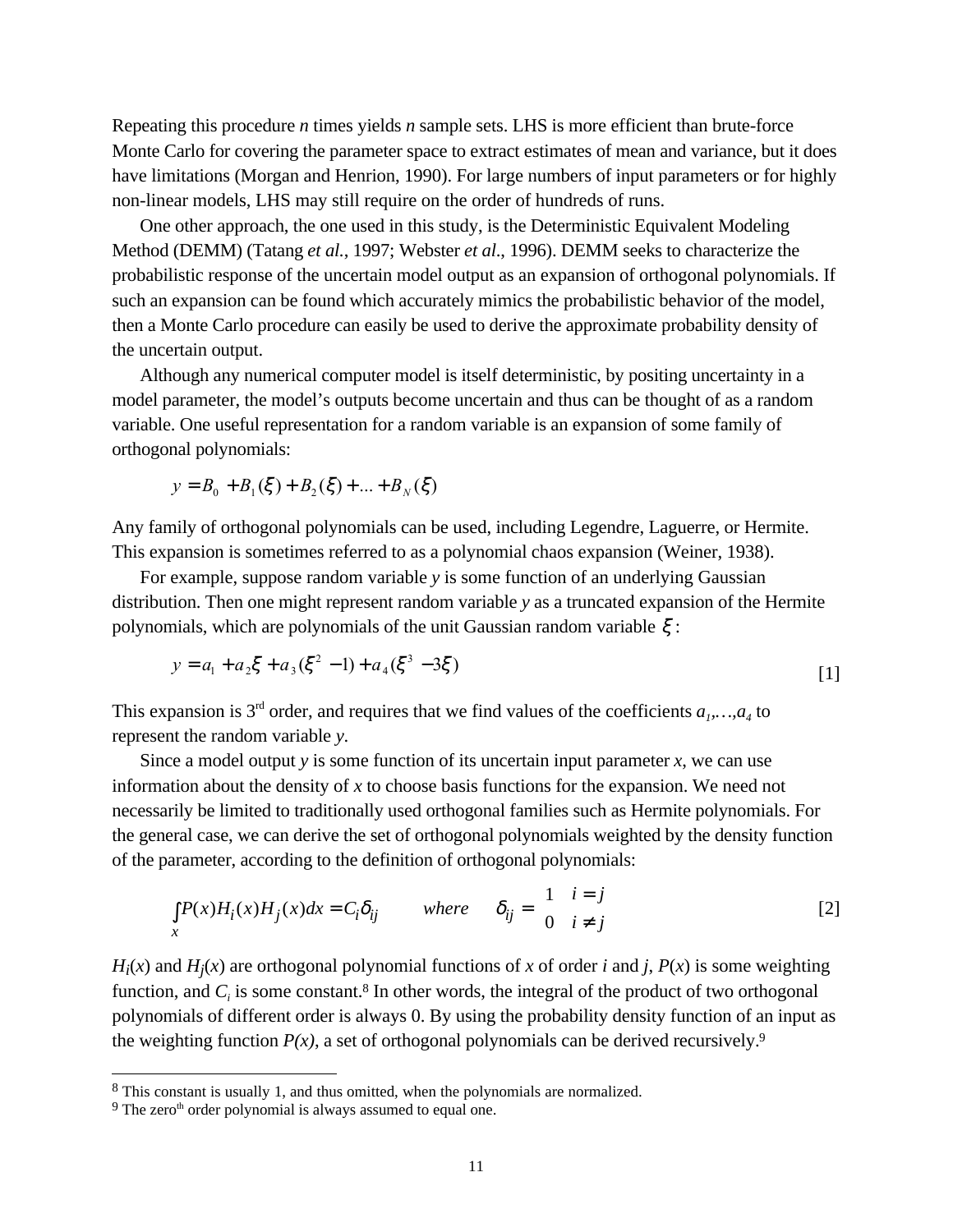Once we have derived the basis functions for the expansion, we need a way to choose the weighting coefficients. There is a class of methods designed for solving this problem known as the methods of weighted residuals (MWR) (Villadsen and Michelsen, 1978). The residual at any realization  $x_j$  of the random variable  $x$ , for some approximation  $\hat{y}(x)$  of the function  $y(x)$  is simply the difference:

$$
R_N(\overline{a}, x_j) = y(x_j) - \hat{y}(a, x_j)
$$

where  $R_N(\bar{a}, x_j)$  is the residual for an *N*-term expansion with weighting coefficients  $\overline{a} = [ a_1, a_2, ... a_N ]$ . In general, MWR solves for *N* coefficients by solving the *N* relations:

$$
\int_{0}^{1} R_N(a, x) W_j(x) dx = 0, \qquad j = 1, 2, \dots N
$$

Alternative schemes for MWR differ by the choice of the form of the weighting function  $W_i(x)$ .

Commonly used schemes include the least squares method, which chooses  $W_j(x)$  to be *j N a R* ∂  $\frac{\partial R_N}{\partial x}$ , or

Galerkin's method, which chooses  $W_j(x)$  to be the derivatives of the approximation *j N a y* ∂  $\frac{\partial y_{N}}{\partial x}$ .

The difficulty with these schemes is that they require the explicit analytical form of the model in order to solve for the weighting coefficients.

Because our goal is to approximate the uncertainty in a model output for any model, however complex, a method that allows the model to be treated as a "black-box" is preferable. This leads us to choose the collocation method, which consists of the choice of weighting function as the dirac delta function:

$$
W_j(x) = \delta(x - x_j),
$$
   
  $j = 1, 2, ...N$ 

Since the integral of a function multiplied by a delta function is just the function evaluated at that point, solving Eq. [3] is equivalent to solving:

$$
R_N(\bar{a}, x_j) = 0, \qquad j = 1, 2, \dots N
$$
 [4]

In other words, we simply solve for the set of  $a_j$  such that the approximation is exactly equal to the model at *N* points, and thus only require the model solution at *N* points and not the explicit model equations.

The final step in determining the polynomial chaos expansion to approximate the random variable is to choose the points  $x_j$  at which we evaluate the "true" model  $y(x)$ , in order to then solve for the  $a_i$  using Eq. [4]. For this step, we borrow from the well-known technique of Gaussian Quadrature, which uses the summation of orthogonal polynomials multiplied by weighting coefficients to approximate the solution of an integral. In Gaussian Quadrature, the optimal choice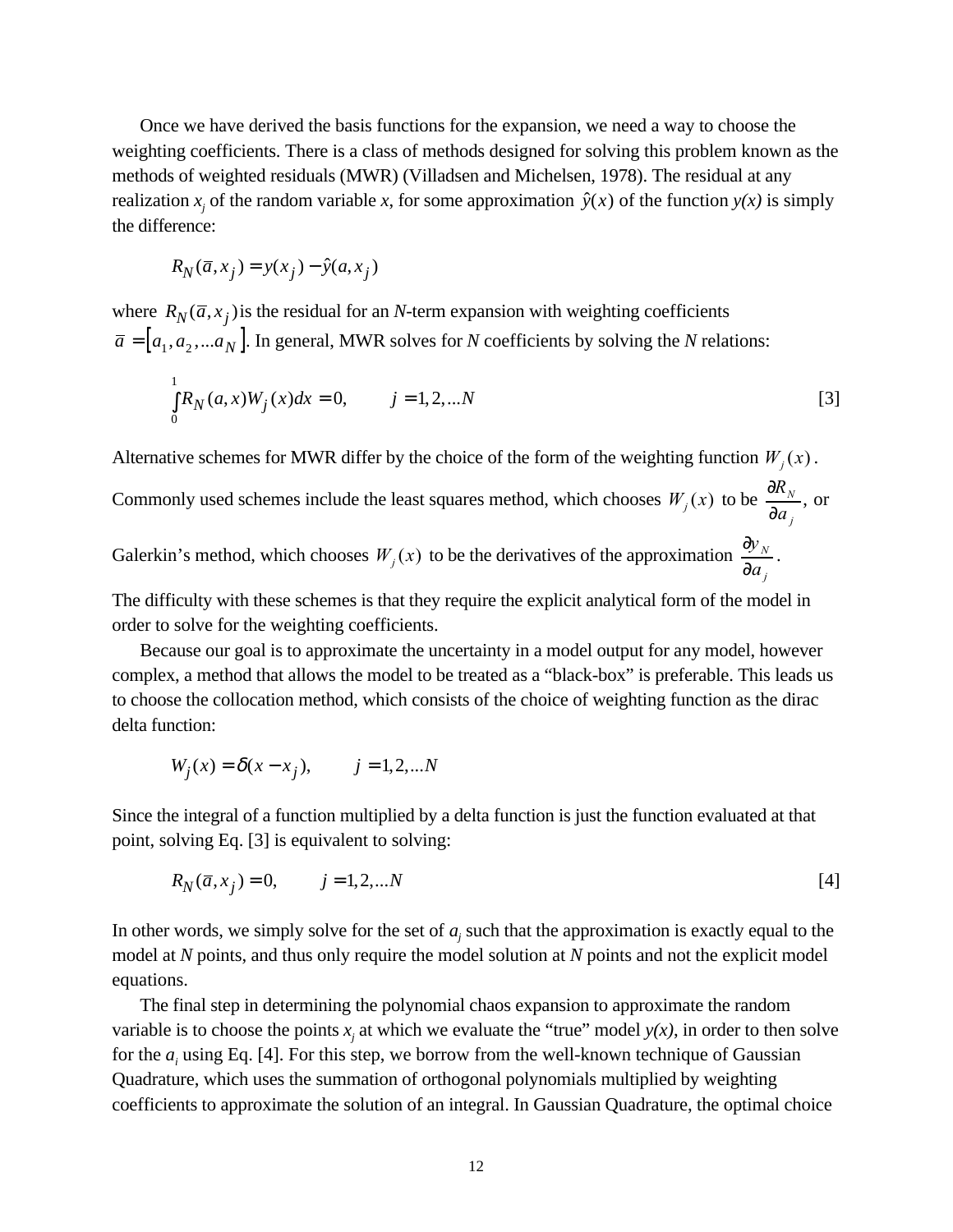of abcissas at which to evaluate the function being integrated are the*N* roots of orthogonal polynomial  $p_N(x)$  (Press *et al.*, 1992). Similarly in DEMM, to solve for the N coefficients in the expansion

$$
a_0 + a_1 p_1(x) + \ldots + a_{N-1} p_{N-1}(x),
$$

we use the residual evaluated at the *N* roots of  $p<sub>N</sub>(x)$ .

In this paper, the goal is to characterize the uncertainty in carbon dioxide emissions. Therefore, the emissions in any time period is considered to be a random variable, which DEMM seeks to approximate with a polynomial chaos expansion. As an example, a second-order approximation for  $CO<sub>2</sub>$  emissions in 2100 is:

$$
CO2(2100) = ao + a1AEEI1 + a2LPG1 + a3BS1 +a4AEEI2 + a5LPG2 + a6BS2 +a7AEEI1LPG1 + a8LPG1BS1 + a9AEEI1BS1
$$
\n[5]

where the  $a_i$  are constant weighting coefficients and  $AEEI_j$  is the  $j<sup>th</sup>$  order orthogonal polynomial derived from the AEEI probability density function using Eq. [2]. In order to find the approximation, DEMM needs only to derive the orthogonal polynomials from the input distributions, and then solve for the coefficients. To solve for the coefficients in the above example, we would need 10 runs of the model at different parameter sets of (AEEI, LPG, BS).

DEMM cannot find a sufficiently accurate approximation in every case. In particular, discontinuities in the response surface result in poor approximations. The approximation should always be checked against model results at values of the uncertain inputs other than those used to solve for the coefficients. An optimal choice of points to check the approximation against the model are based on the roots of the next higher orthogonal polynomial than the one used to find points to solve at. The reasons for this choice are that the roots of the next higher order always interleave the lower order roots (Press *et al*., 1992), and that if the expansion of order *N* is poor, we already have the values needed to find the expansion of order *N+1*.

Once the expansion for the probabilistic model response is solved and found to be reasonably accurate, the approximate probability density of the model can be derived by applying crude Monte Carlo simulation to this expansion. Whereas the original model may be too computationally intensive to use crude Monte Carlo or even a stratified sampling scheme such as LHS, DEMM can approximate the probability density of a model output by using a small number runs of the model to find the approximation. Compared with a single realization of the model, the computational cost of performing crude Monte Carlo simulation on a polynomial chaos expansion can be considered negligible.

The approximations for uncertain outputs used in the remainder of this paper are each of thirdorder with all possible cross-terms. Note that each output variable will always have the same polynomial terms (derived from the same input uncertainties) and that only the coefficients vary for each output. Since each approximation has 20 terms, only 20 runs of the EPPA model were needed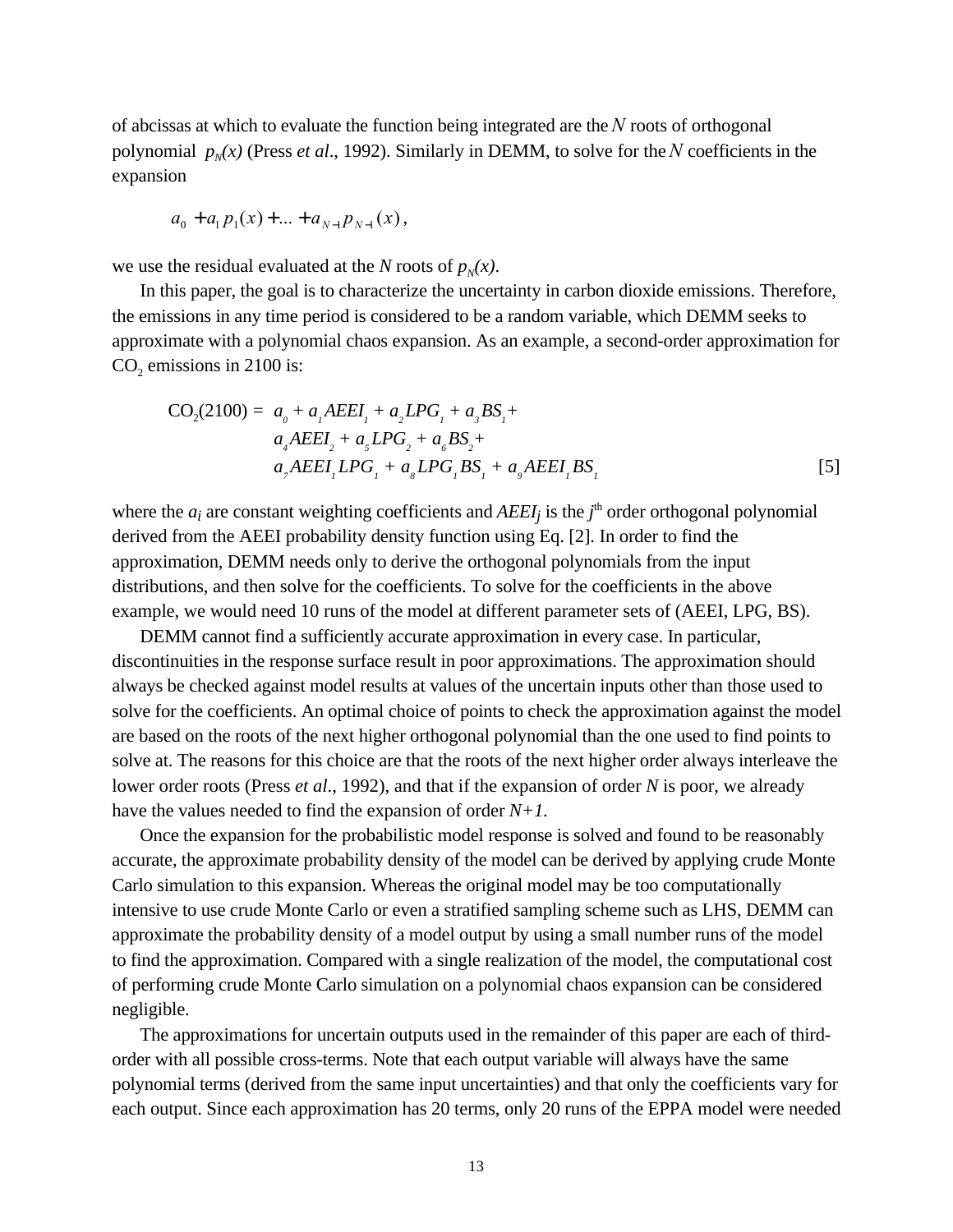to solve for the approximations. To check the accuracy of the approximations, 23 additional runs were performed, using the parameter value sets that would be needed to solve a fourth-order approximation. On average the errors measured as the normalized sum of squared deviations were less than 1%. Having solved for accurate approximations, all probability density functions for output variables were found by performing 10,000 Monte Carlo simulations on the approximations.

In short, DEMM allows the propagation of the input uncertainties from Section 2, and provides a quick and efficient means of estimating the probability density functions of many output variables of EPPA. We can now explore the resulting uncertainty in emissions and their implications.

#### **3.2 Uncertainty in Emissions with No Policy**

In trying to characterize the uncertainty in  $CO<sub>2</sub>$  emissions, we begin with emissions in the reference or no policy case. Any policy will be evaluated with respect to this reference case. Therefore, it is important to remind ourselves of the uncertainty in this reference itself.

There are several ways to think about emissions and their uncertainties: emissions from one region *vs.* global emissions, and emissions in any one time period *vs*. cumulative emissions over time. In this subsection, we consider global emissions in each time period, and return to cumulative emissions and regional emissions later. Figure 6 shows the probability distribution for global  $CO<sub>2</sub>$  emissions in the model periods 2020, 2050, and 2100. Several characteristics are apparent from this picture. First, the mean value of emissions is increasing over time. The variance of the distributions is also increasing, so that the range of uncertainty of the level of  $CO<sub>2</sub>$  emissions by 2100 is quite large. From the figure, it appears that there is little basis for distinguishing between emissions in 2100 of 16 GtC to 23 GtC (*i.e*., emissions from 16 to 23 are of roughly equal probability).



**Figure 6.** Probability Distribution for Global CO<sub>2</sub> Emissions in 2020, 2050, and 2100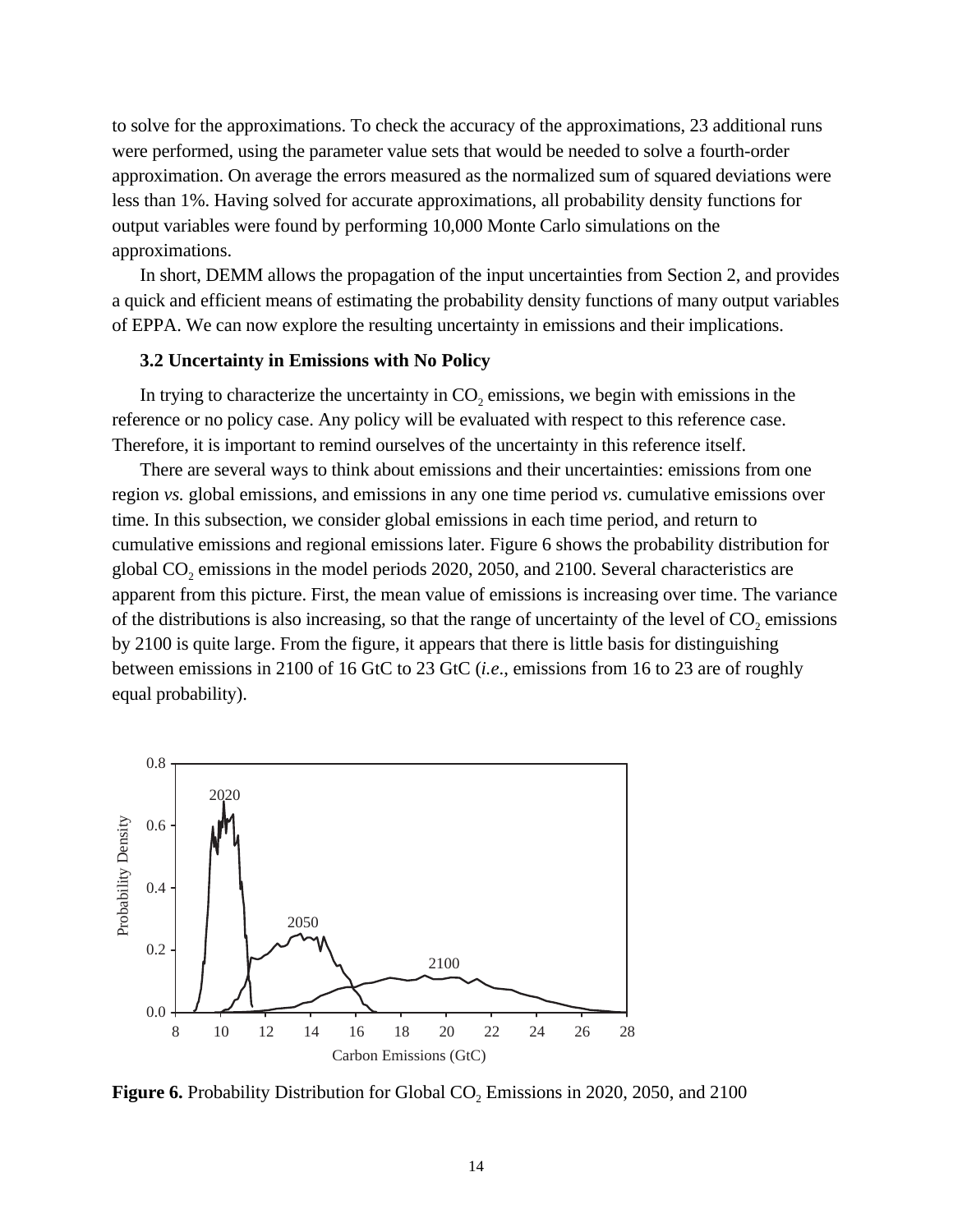The mean (middle line) and the  $90\%$  confidence interval (upper and lower lines) for global  $CO<sub>2</sub>$ emissions in each time period are shown in Figure 7. The increasing mean and variance are also illustrated here. The implications of uncertainty are important when evaluating the performance of a policy, but even in the absence of a policy the uncertainty in emissions forecasts has implications for interpreting results. What is often called a "baseline" for any model is in fact only one time series of values from a series of distributions of possible values. It is in this context that policy analysis with models should be viewed.



**Figure 7.** 90% Confidence Limits for Global  $CO<sub>2</sub>$  Emissions

As a part of the analysis, we want to be sure to understand the way in which the uncertain output is affected by each uncertain input. An added advantage to using DEMM is that the response surfaces of the model outputs have been approximated and can be viewed directly to understand the model's behavior under uncertainty. Figures 8 and 9 show the response surface for global CO<sub>2</sub> emissions in the year 2050; the contour curves represent different levels of global emissions in GtC, and the '+' indicates the emissions under the mean parameter values. Figure 8 shows emissions as a function of AEEI and labor productivity growth rate (with the backstop price fixed at  $15¢/kWh$ ). As the rate of productivity growth is increased, emissions increase; higher levels of economic activity result in higher energy usage and therefore higher emissions. As AEEI increases, emissions decrease. This is because higher rates of energy efficiency improvement cause less energy to be used, and thus leads to lower emissions.

Figure 9 shows emissions as a function of labor productivity growth and the initial year backstop price (with AEEI fixed at 0.75% per year). Over the central values for the backstop price, emissions decrease with lower prices. This is because a lower initial year price results in the carbon-free electric backstop being adopted sooner and more widely. However, for very low and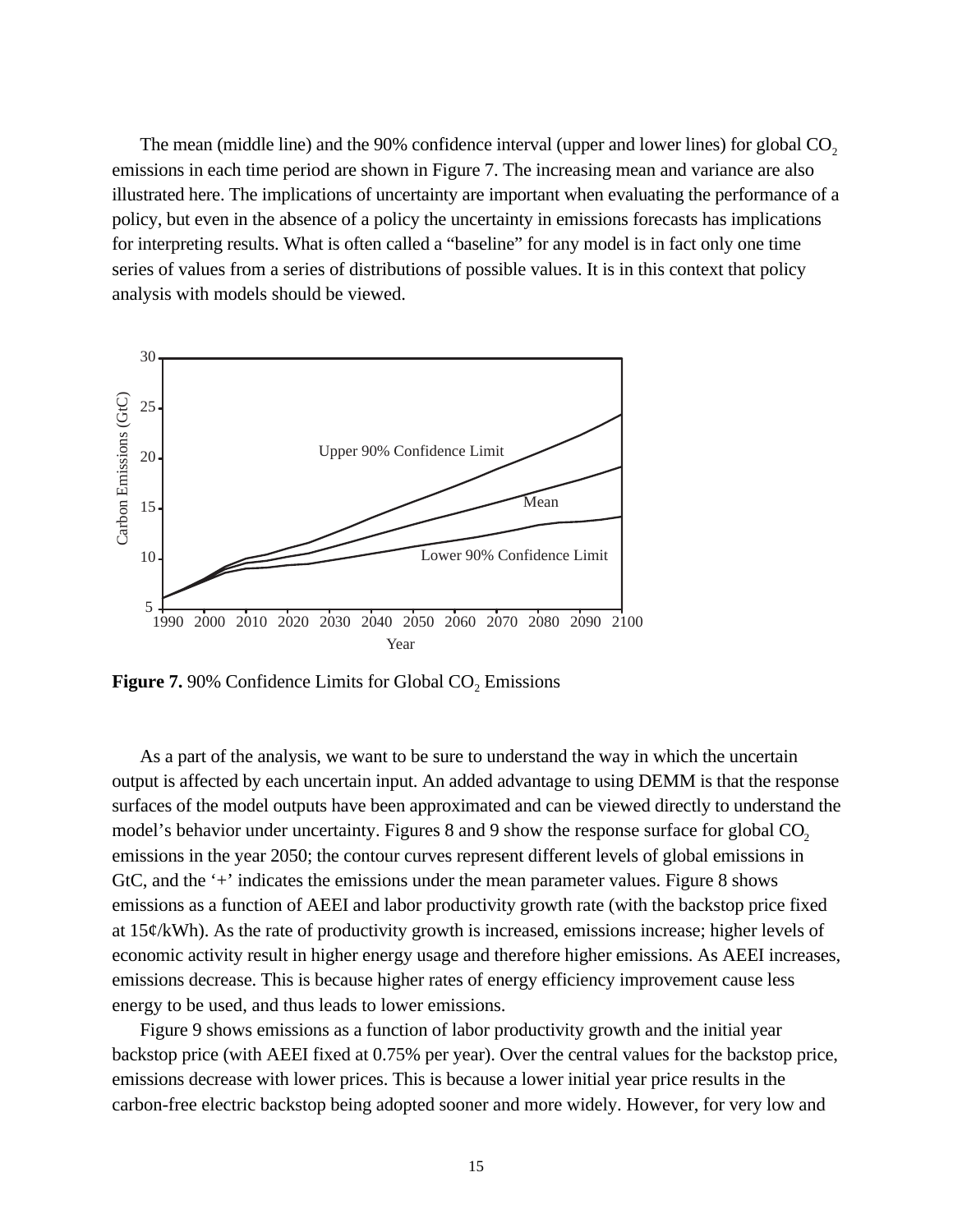

**Figure 8.** Contours for Global CO<sub>2</sub> Emissions in 2050: Economic Growth *vs.* Energy Efficiency (Curves Represent Global Emissions in GtC)



**Figure 9.** Contours for Global CO<sub>2</sub> Emissions in 2050: Economic Growth *vs*. Backstop Price (Curves Represent Global Emissions in GtC)

very high prices, emissions are relatively insensitive to changes in the initial year price. Such behavior is not surprising from a backstop, since there is likely to be a threshold price above which the backstop does not become affordable, and further increases in price will not change this result.

#### **3.3 Uncertainty in the Effect of a Policy**

EPPA and other economic-energy models are used to evaluate alternative policy proposals. To demonstrate the treatment of uncertainty in this type of analysis, we will work with a single policy proposal, the protocol proposed by the Alliance of Small Island States (AOSIS). The AOSIS protocol requires that all Annex I countries reduce to 20% below 1990 emission levels by 2005 (United Nations, 1997). The policy implemented here is a slightly altered and idealized version of the AOSIS protocol for the purpose of illustration, and has been used for several deterministic policy analyses with EPPA (Jacoby *et al*., 1997). This version of AOSIS applies only to the four OECD regions (USA, EEC, JPN, and OOE), requiring that emissions be reduced to 20% below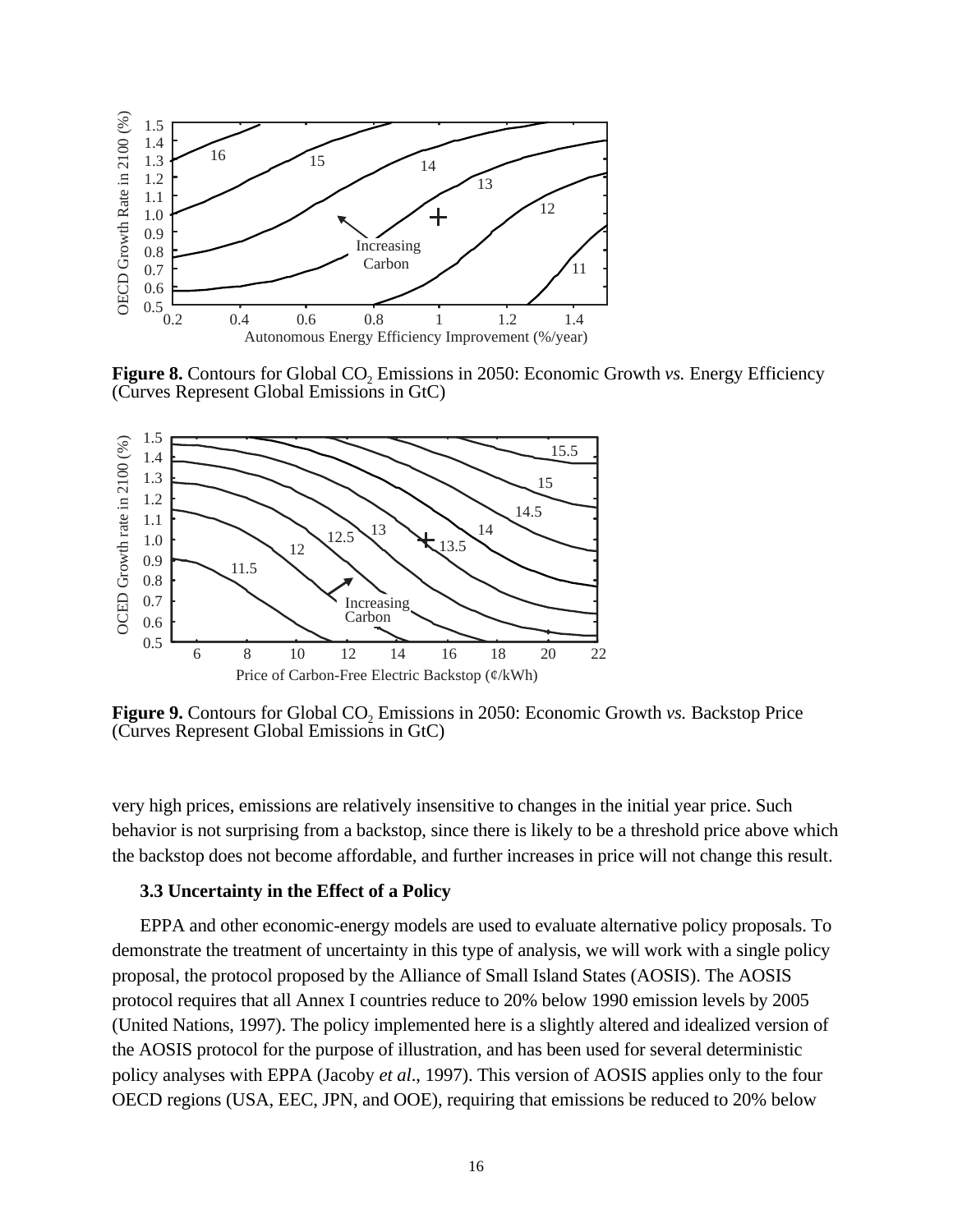1990 levels by 2010, and held constant at that level thereafter. No emissions constraints are applied to any other regions.

Although this analysis focuses only on an economic model and does not use a climate model to further analyze the impacts, a first measure of the benefits of a policy is the amount of *total cumulative* carbon emitted. This is because carbon dioxide is a stock pollutant with a relatively long lifetime (e-folding time) in the atmosphere, between 60 and 100 years (Wigley, 1993). Climate impacts depend more on the total emissions over time than on the precise timing of the emissions. Figure 10 shows the distribution for cumulative carbon for the case of no policy and the AOSIS protocol. Clearly the mean of the distribution for emissions under AOSIS is lower than the mean under reference, so cumulative emissions have been reduced. Also, because the OECD regions are constrained in the AOSIS case, the variance of cumulative emissions is lower. In fact, the variance in emissions in the AOSIS case is entirely due to the non-OECD regions. A more precise view of the probabilistic impact of AOSIS is the distribution of  $CO<sub>2</sub>$  reduction due to AOSIS, shown in Figure 11.



**Figure 10.** Cumulative  $CO<sub>2</sub>$  Emissions 1990–2100: No Policy *vs.* AOSIS



**Figure 11.** Reduction in Cumulative  $CO<sub>2</sub>$  Emissions 1990–2100 from AOSIS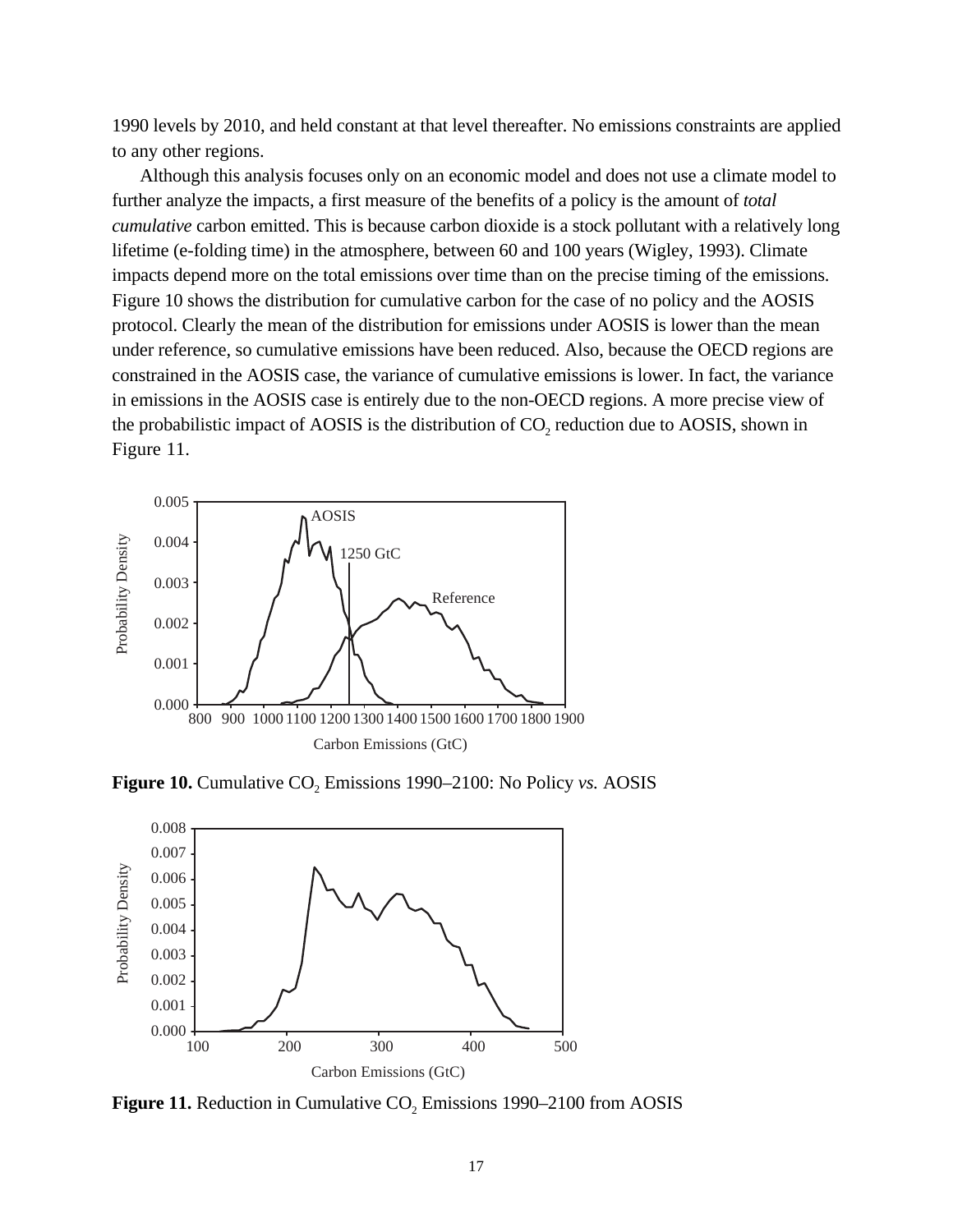While EPPA indicates that imposing the AOSIS protocol will reduce cumulative emissions regardless of the level of the uncertain parameters, there is another way to view these results. Suppose that through some process, the parties of the FCCC decide that it is desirable to have cumulative emissions over the next century be no more than 1250 GtC. Notice in Figure 10 that there is some small but not insignificant probability in the no policy case that the target may be achieved. At the same time, there is also some non-negligible probability that even under AOSIS, emissions will exceed the target.

This is also illustrated in Figure 12, which shows the 90% confidence interval for emissions in each time period for both the no policy and the AOSIS cases. In the earlier years when the variance in outcomes is less, the ranges of outcomes of the two policies are distinct. However, for more than 40 years into the future, the ranges overlap.



**Figure 12.** 90% Confidence Limits for CO<sub>2</sub> Emissions: No Policy *vs*. AOSIS

Depending on the rates of labor productivity and energy efficiency and the rate of penetration of alternative electricity technologies, there are worlds where AOSIS is imposed that have the same emissions or higher than worlds in which no policy was imposed. The influential work of Wigley, Richels, and Edmonds (Wigley, 1996) and subsequent analysis by others have focused attention on the question of how to choose a concentrations (and thus emissions) path through time. The overlap of resulting emissions (and concentrations), as shown in Figure 12, calls into question the validity and usefulness of approaches to climate policy of "choosing the appropriate path" of global emissions. This simple analysis of EPPA suggests that, due to economic variables beyond our control or ability to predict, we cannot choose a precise path of emissions through time, at least not very far into the future.

### **3.4 Regional Differences**

Many economic-energy models used for climate policy analysis have a relatively small number of aggregated regions. The EPPA model is comparatively disaggregated with twelve regions, and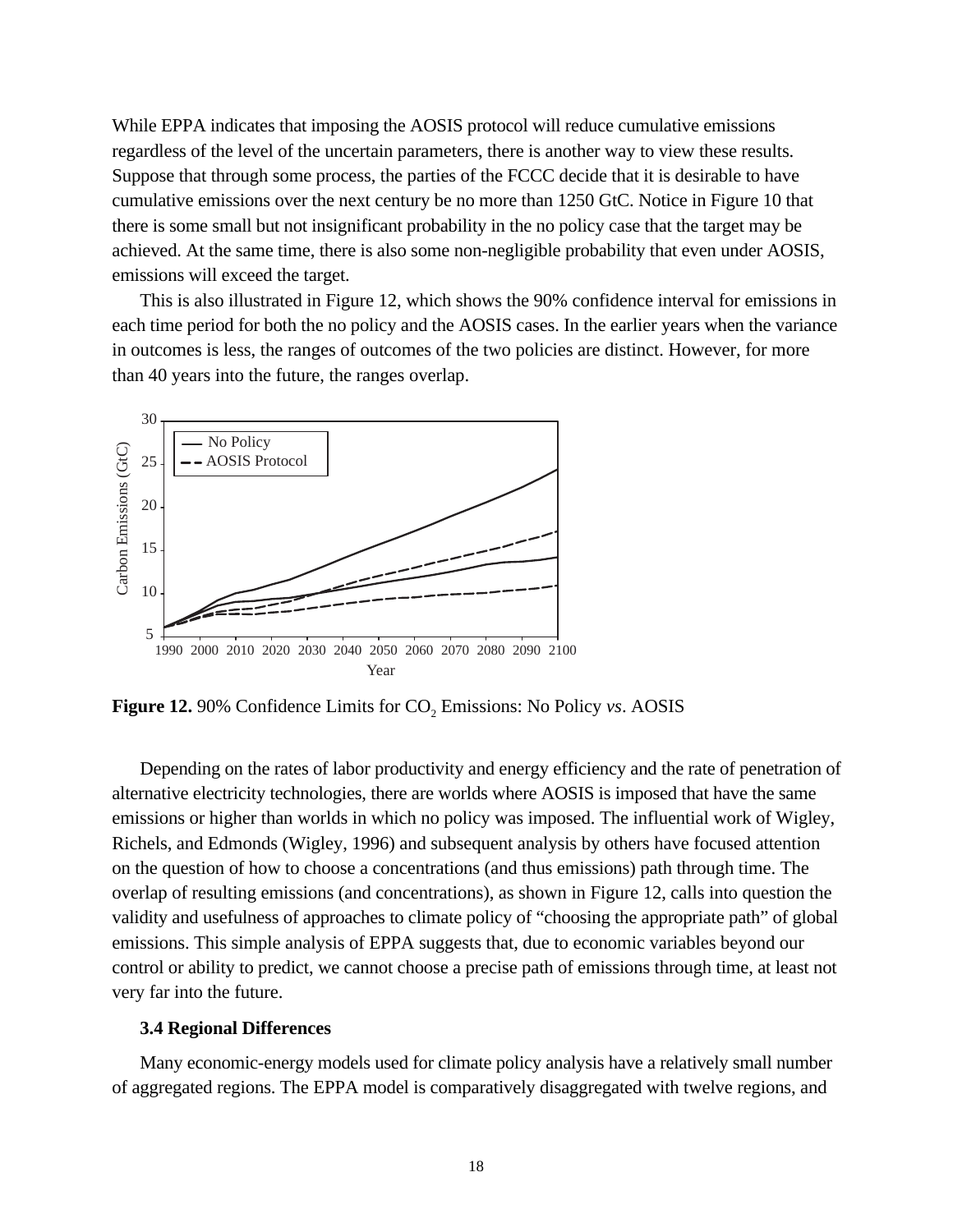thus affords investigation into regional differences in emissions patterns. For the purpose here, it also allows a look at the performance of the different economies under uncertainty.

The distributions shown in Figure 13 illustrate the uncertainty in the percentage reduction in CO<sub>2</sub> emissions in the year 2050 that occurs in each of the OECD regions under the AOSIS protocol.10 Note that not only are the means different between regions, but the variance and shape of the distributions are all quite different. There are many possible reasons why each region's response is so different. One explanation is that the ability to substitute carbon-free electricity for other energy sources may vary between regions. A detailed analysis of the comparative effects is beyond the scope of this paper.



**Figure 13.** Reduction in OECD  $CO<sub>2</sub>$  Emissions in 2050 from AOSIS

 $\overline{a}$ 

Instead, we merely point out that in a multi-party negotiation process where uncertainty is large, such as the FCCC process, it is important to recognize that different economic and political structures will respond differently to the same uncertainties. Improved understanding of these differences can lead to more reasonable proposals from the beginning.

Another useful role for uncertainty analysis is to indicate when a result of a deterministic policy analysis is truly robust. As an example, we refer to the analysis of leakage performed with the EPPA model (Jacoby *et al*., 1997). "Leakage" may occur when some regions enact a policy of carbon reductions (*e.g*., the OECD countries), while others remain unconstrained (*e.g*., developing countries). Emissions from the unconstrained regions may actually increase, partially offsetting the gains from the reductions. The main cause of leakage is a shift in relative prices that make certain high-emitting industries less competitive in the constrained regions and more competitive in the unconstrained regions. Thus, some of the "dirty" industries (for example, steel mills) will shift to developing countries as a result of the carbon reduction policy.

 $10$  The curves in Figure 11 should not be construed as distributions of costs. These distributions illustrate the relative effectiveness of a policy in reducing emissions in different regions.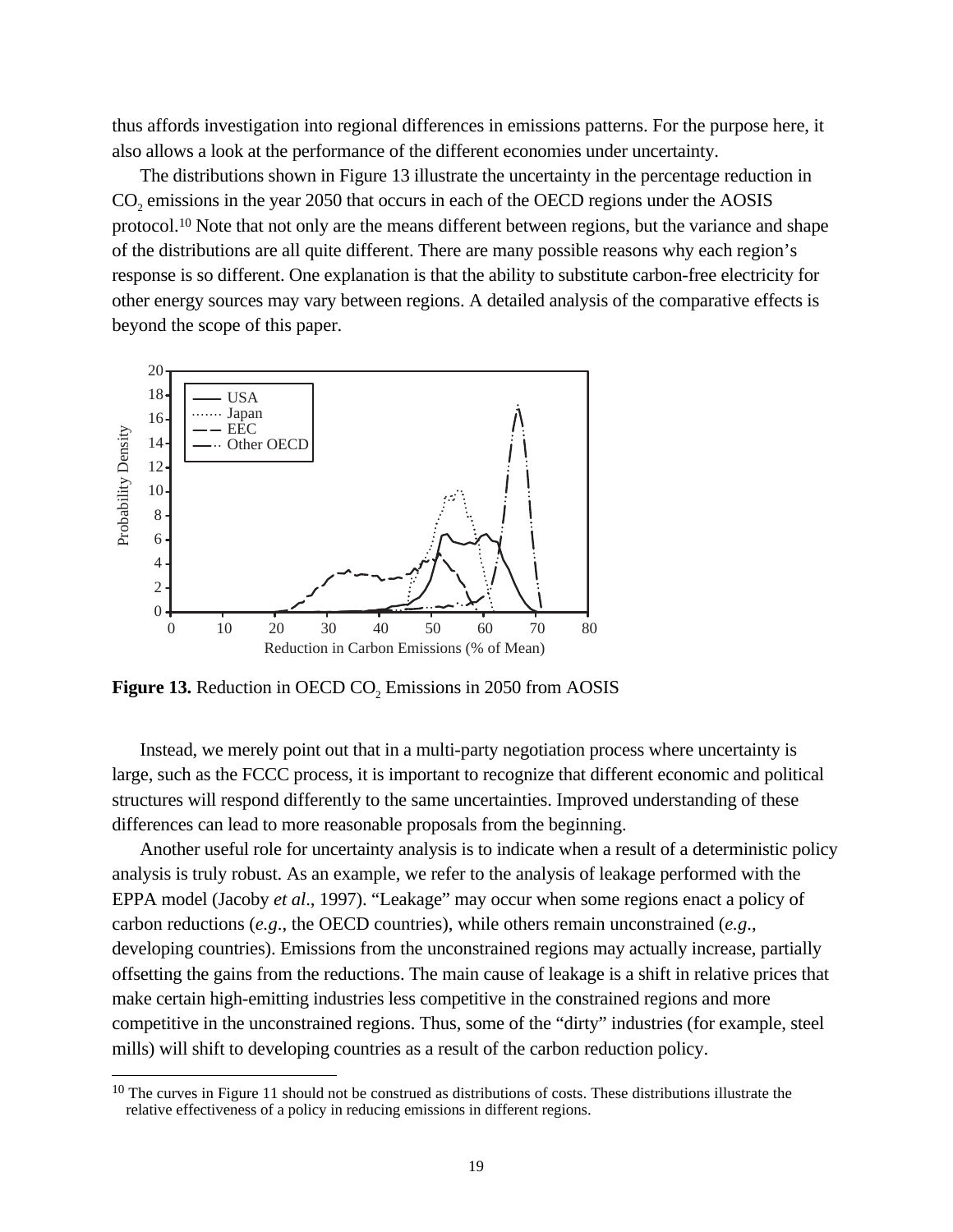However, one might ask whether the demonstration of leakage in Jacoby *et al*. (1997) is robust to the uncertainly in EPPA. The answer is that the phenomenon is fairly robust for most regions under uncertainty, but not for all. Figure 14 shows two representative examples. The Dynamic Asian Economies (DAE) show a clear likelihood of increased emissions under AOSIS, most likely between 2 and 10%. On the other hand, emissions from Brazil (BRA) are so uncertain that one cannot draw any conclusions as to whether carbon will increase or decrease. Taking 2050 as a typical year, Figure 15 shows the probabilities of the AOSIS protocol causing an increase in carbon emissions for the unconstrained. Since all regions but Brazil have an 80% chance or better of increasing if AOSIS is imposed, leakage appears to be a fairly robust phenomenon under uncertainty. However, if all regions had displayed the behavior of BRA under uncertainty, the demonstration of leakage would have been questionable. This is an example of a robustness test that should ideally be applied to any major conclusions from deterministic model experiments.



**Figure 14.** Increase in DAE and BRA Carbon Emissions from AOSIS



Figure 15. Probability of Increase in CO<sub>2</sub> Emissions due to AOSIS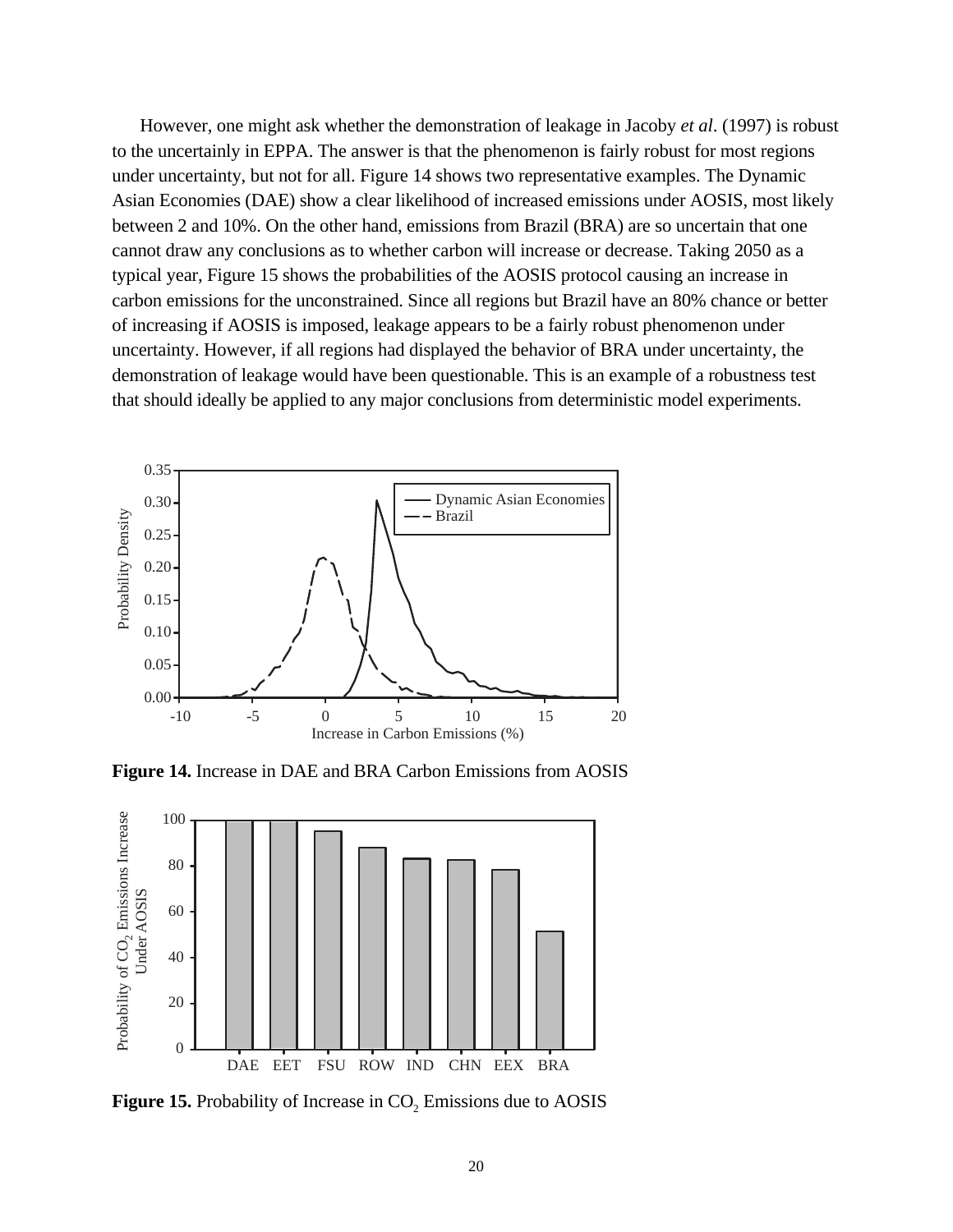### **3.4 Drivers of Uncertainty**

One of the most important contributions of uncertainty analysis in policy models is the identification of the driving uncertainties, the uncertain parameters that cause the most variance in the outputs of interest. This is useful for two reasons. The first is that identifying the important uncertainties helps with the modeling effort itself. Modeling is an iterative process in which simple representations are constructed to help give us insight into a problem and its possible solutions. By identifying the aspects of the model that cause variance in the outputs, we can refine our understanding and representation of those important aspects, and neglect or further simplify the less important parameters or processes.

The second important reason for finding the driving uncertainties is that they often can guide policy choice directly. One example, given in Abbaspour *et al*. (1996), is how an uncertainty analysis of a model of a tunnel to be dug gives information on how many measurements of hydraulic conductivity to take to yield a robust design. Since data measurements are expensive, the uncertainty analysis guides the design of the tunnel to better meet its objectives of lower-cost and minimum water uptake.

In the uncertainty analysis presented in this paper, what does an analysis of the drivers of uncertainty tell us about policy choices and about desirable refinements of the model? Figure 16 shows the relative contribution to the variance in  $CO<sub>2</sub>$  emissions in 2020, in 2050, and cumulative over the entire century. Note that in the near term, indicated by the 2020 and 2050 pictures, uncertainty in the cost of the carbon-free electricity alternative is the primary cause of uncertainty in the amount of  $CO<sub>2</sub>$  that will be emitted. Furthermore, the uncertainty in the backstop cost and the rate of energy efficiency improvement together account for the vast majority of uncertainty in what emissions will be. Over the entire time horizon, the labor productivity growth will account for roughly one-quarter of the variance in emissions, but the remaining three-quarters is caused by the two parameters that represent technological improvements.

What does this mean for policy choices in the short-term? Common approaches to uncertainty in climate change policy consider that uncertainty will be reduced over time (*e.g*., Manne and

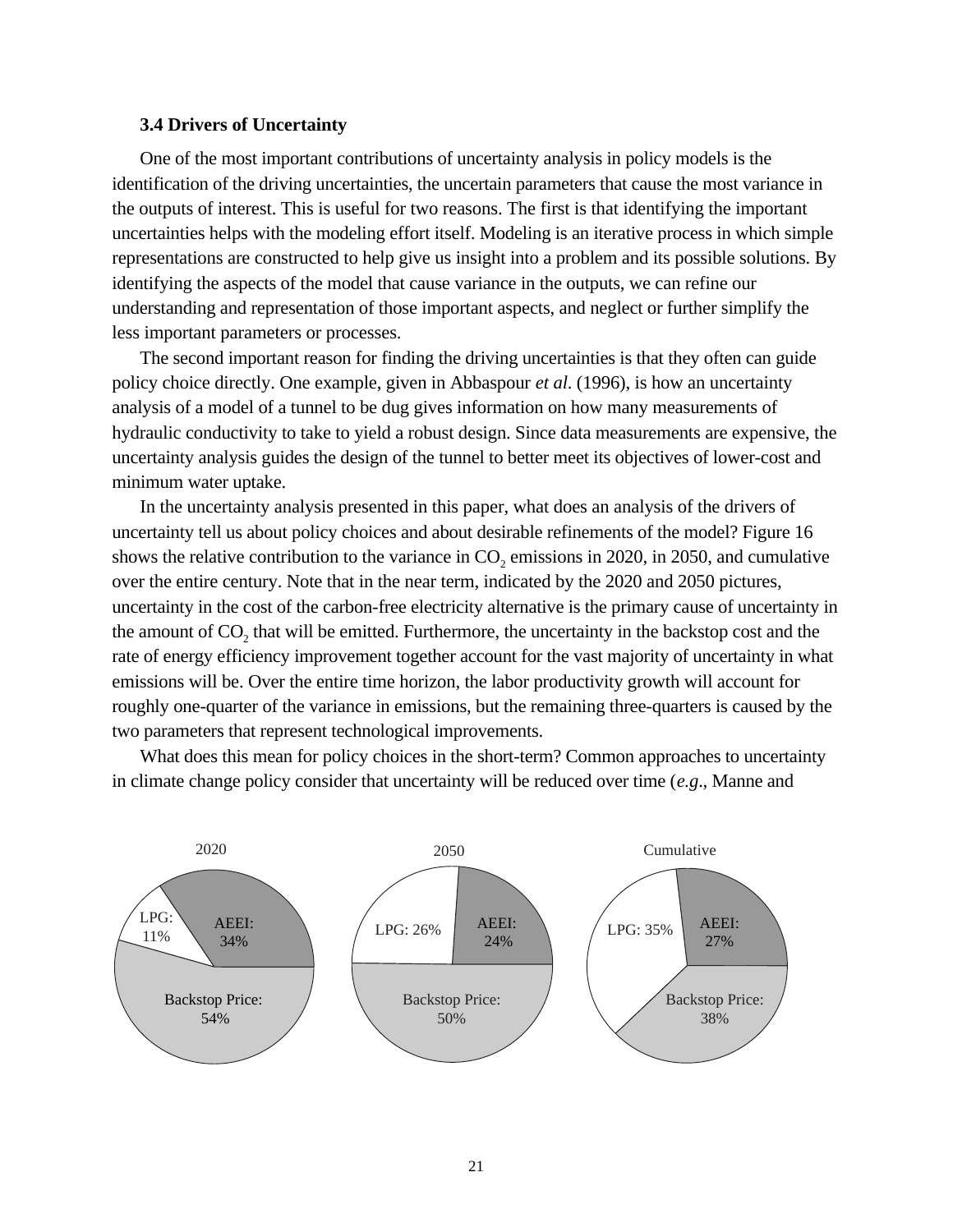**Figure 16.** Relative Contribution to Uncertainty in CO<sub>2</sub> Emissions in 2020, 2050, and Cumulative 1990–2100

Richels, 1992; Nordhaus and Popp, 1996). In fact, this author contends that uncertainties in future technological developments will never be reduced to predictability, and that the long-term nature of climate change results in decisions at every point in time look far forward into the future. But this does not mean that there is nothing that can be done. Rather, policy can target these most influential uncertainties and attempt to shift the likely outcomes to those more desirable. In the case of climate change, focusing research and development to encourage energy efficiency improvements and develop new carbon-free energy alternatives sooner will both lower emissions and lower the costs of further emissions reductions in the future. This prescription is consistent with other recent policy recommendations, such as that by Jacoby *et al*. (1997), that investment in new technology is one clearly useful step that needs to be taken now in order to produce technological options for the future.

This analysis also suggests a course of action for further research. Although we know that technological innovation is an important lever for policy, the mechanisms through which such innovation can be encouraged is little understood (Jacoby *et al*., 1997). Immediate policy dilemmas include whether such innovation can be encouraged more efficiently through price effects that would result from an emissions cap or a carbon tax, or whether in the near-term to simply invest more government and/or private research and development funds. Models such as EPPA that treat energy efficiency improvement and developments of technology alternatives as exogenous and unresponsive to policy choices are not helpful for the pressing questions. More thorough investigations into how these mechanisms for innovation might work and what the tradeoffs are is crucial.

This exploratory study only addresses three uncertain parameters, largely because of the intuition of the modelers and previous experimentation. As discussed further below, these conclusions need to be tested by formally including other uncertain parameters in comprehensive uncertainty analysis. Also, the relative importance of these economic uncertainties as compared with uncertainty in the climate science in affecting downstream outcomes must be investigated. Both of these steps are currently underway in the Integrated Global Systems Model of which EPPA is a component. Moreover, to account for structural uncertainties in models, it would be desirable if a larger set of integrated assessment models were subjected to similar uncertainty analyses.

#### **4. Sensitivity to Assumptions about Input Distributions**

# **4.1 Assumptions about Variance of Input Distributions**

When performing a deterministic experiment with a model, it is accepted practice to subject the model to a sensitivity analysis. Some parameters are set to higher or lower values than in the original runs, and the experiment is repeated to observe how the results change. In a way, uncertainty analysis is no different from a deterministic model experiment, except that a parameter may have an assumed probability distribution of values instead of a single discrete value. Even the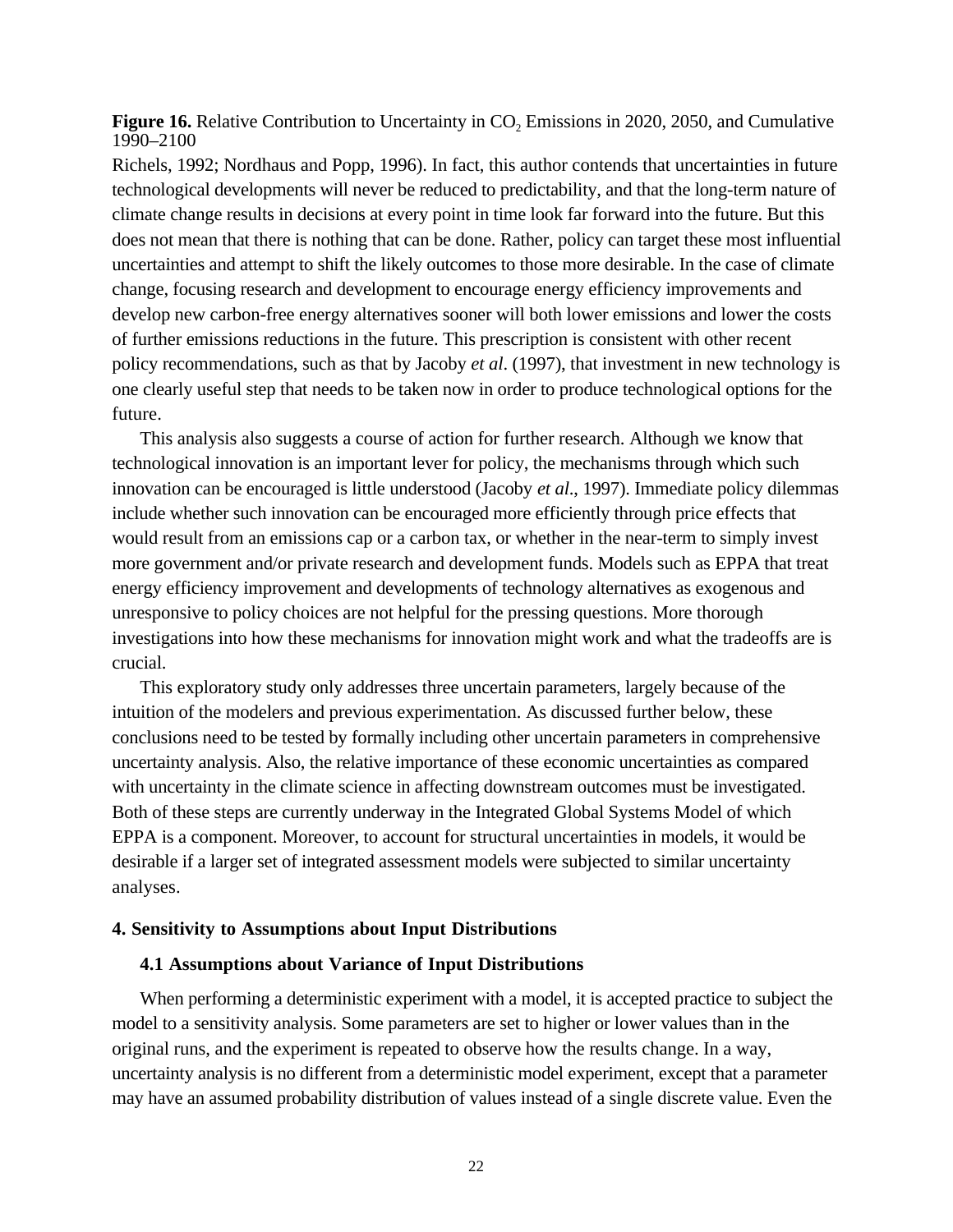results of an uncertainty analysis should be subjected to a form of sensitivity analysis if possible. Fortunately, the DEMM approach makes this sort of check relatively simple: the functional approximations of uncertain outputs can be subjected to a Monte Carlo procedure drawing from alternative input distributions.

Here we present two sensitivity tests, of the cumulative global carbon emissions under no policy and of the reduction in cumulative carbon under AOSIS. In addition to the standard assumptions described in Section 2, we test two alternative sets of assumptions about the parameter distributions. One alternative is to assume a uniform distribution over the same range of values for each parameter. Since the future trends represented by these parameters are so difficult to predict, this is not an unreasonable limiting case. On the other hand, we also perform Monte Carlo with beta distributions over the same range, but with half the variance of the standard assumption.11 The question is whether halving the input uncertainty will reduce the output uncertainty by half, by more than half, or by less than half. These three alternative assumptions are shown for the backstop price uncertainty in Figure 17.



**Figure 17.** Alternative Assumptions about Input Uncertainties

 $\overline{a}$ 

The resulting distributions for each case are shown in Figure 18 for cumulative emissions and in Figure 19 for cumulative reductions from AOSIS. Interestingly, the first salient feature of these two figures is that the overall result does not change dramatically. The mean of each distribution is essentially unchanged, and the change in variance is small for the alternative assumptions (Figure 20). Most importantly, the insights generated from the distributions are fairly robust to different assumptions about the variance in the input parameters.

<sup>&</sup>lt;sup>11</sup> The parameters for the half-variance beta are  $(4.8, 6.2)$  for AEEI and  $(3.0, 3.0)$  for LPG and BS.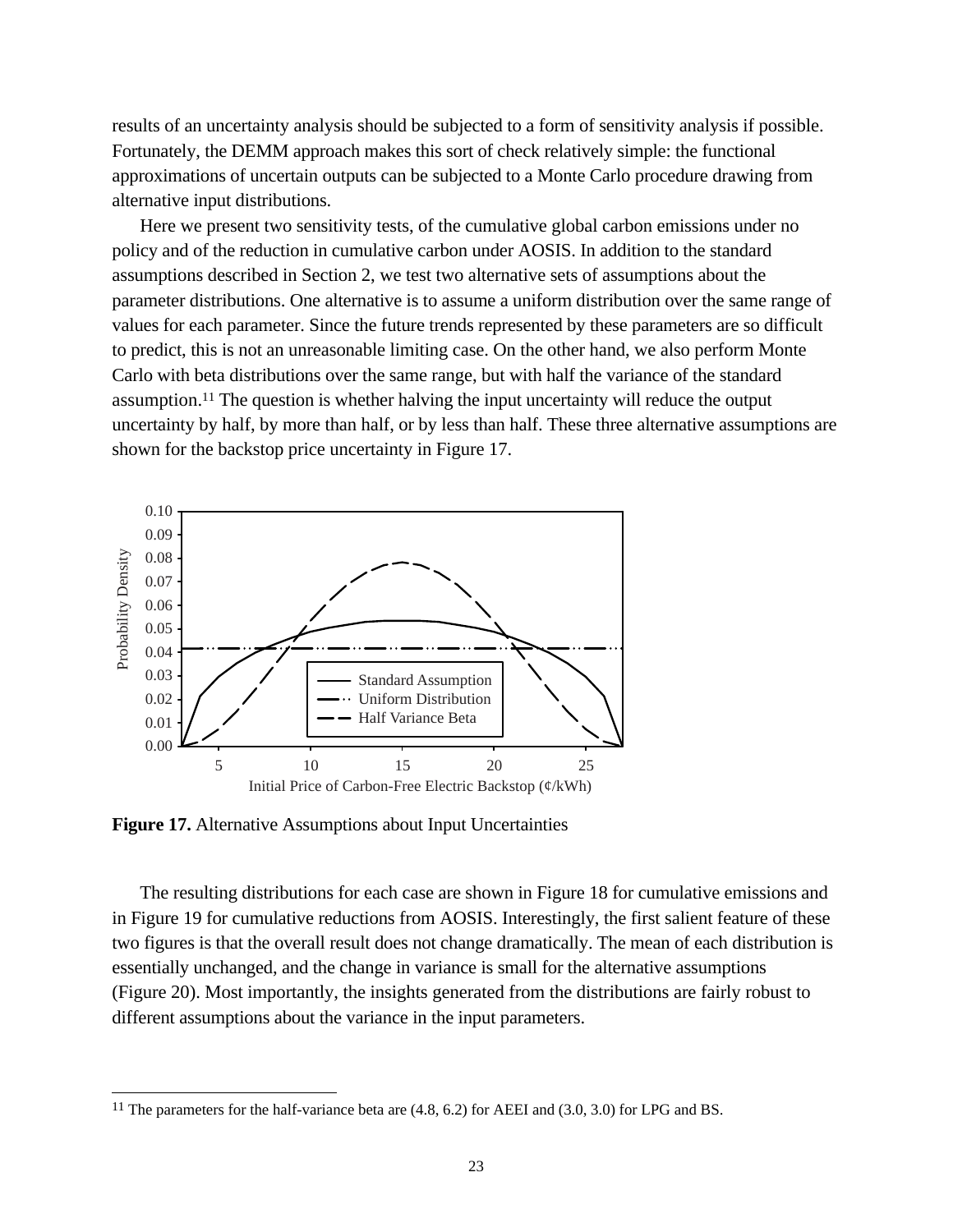In Figure 18, the distribution that results from the uniform assumption increases the probability of lower emissions worlds, but high emissions worlds do not become significantly more probable. This is another result of the threshold effects of a high initial backstop price. Increasing the probability of higher prices will not cause higher emissions if the backstop does not penetrate anyway; increasing the probability of lower prices *will* result in earlier penetration and decrease overall emissions. The half-variance assumption does reduce the variance in cumulative emissions, but not as much as might be expected. The changes in variance due to different input assumptions are easier to see in Figure 20, which shows the relative errors12 for each distribution along with the relative errors of the standard input assumptions.



**Figure 18.** Distributions of Cumulative Global CO<sub>2</sub> Emissions with No Policy

 $\overline{a}$ 

 $12$  The relative error of a random variable is defined as the standard deviation divided by the mean, thus giving a normalized measure of spread for comparison.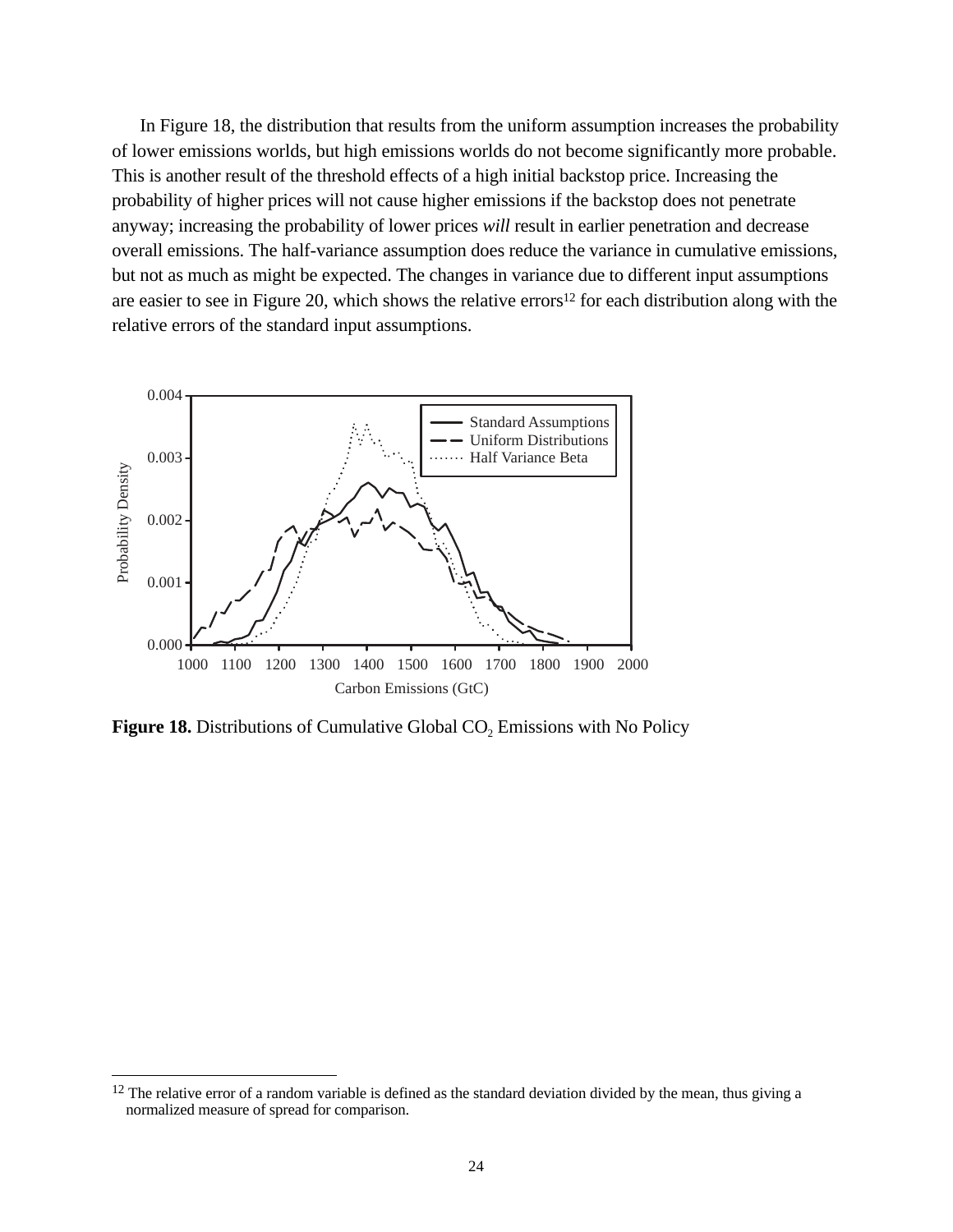

Figure 19. Distributions of Cumulative Global CO<sub>2</sub> Reductions under AOSIS



**Figure 20.** Relative Errors of the Input Parameters, Cumulative Global CO<sub>2</sub>, and Cumulative Global Reductions under AOSIS

# **4.2 Sensitivity to Assumptions about Correlation**

Another crucial assumption in an uncertainty analysis is whether correlations between input parameters are accounted for. Most studies of uncertainty in economic models for climate policy assume independence between all parameters (for an analysis that does address correlation, see Tschang and Dowlatabadi, 1995). The issue of correlation is discussed explicitly by Manne and Richels (1994) with regard to the relationship between AEEI and productivity growth, which are assumed to be independent because the model structure accounts for this relationship.

However, the assumption of independence, if not justified, can be problematic. Recall that if independence is assumed, a sample run with a very low value for productivity growth will have the same likelihood of a high rate of AEEI as a sample with high productivity growth. Intuition suggests that a world in which output is increasing at a faster rate is more likely to have rapid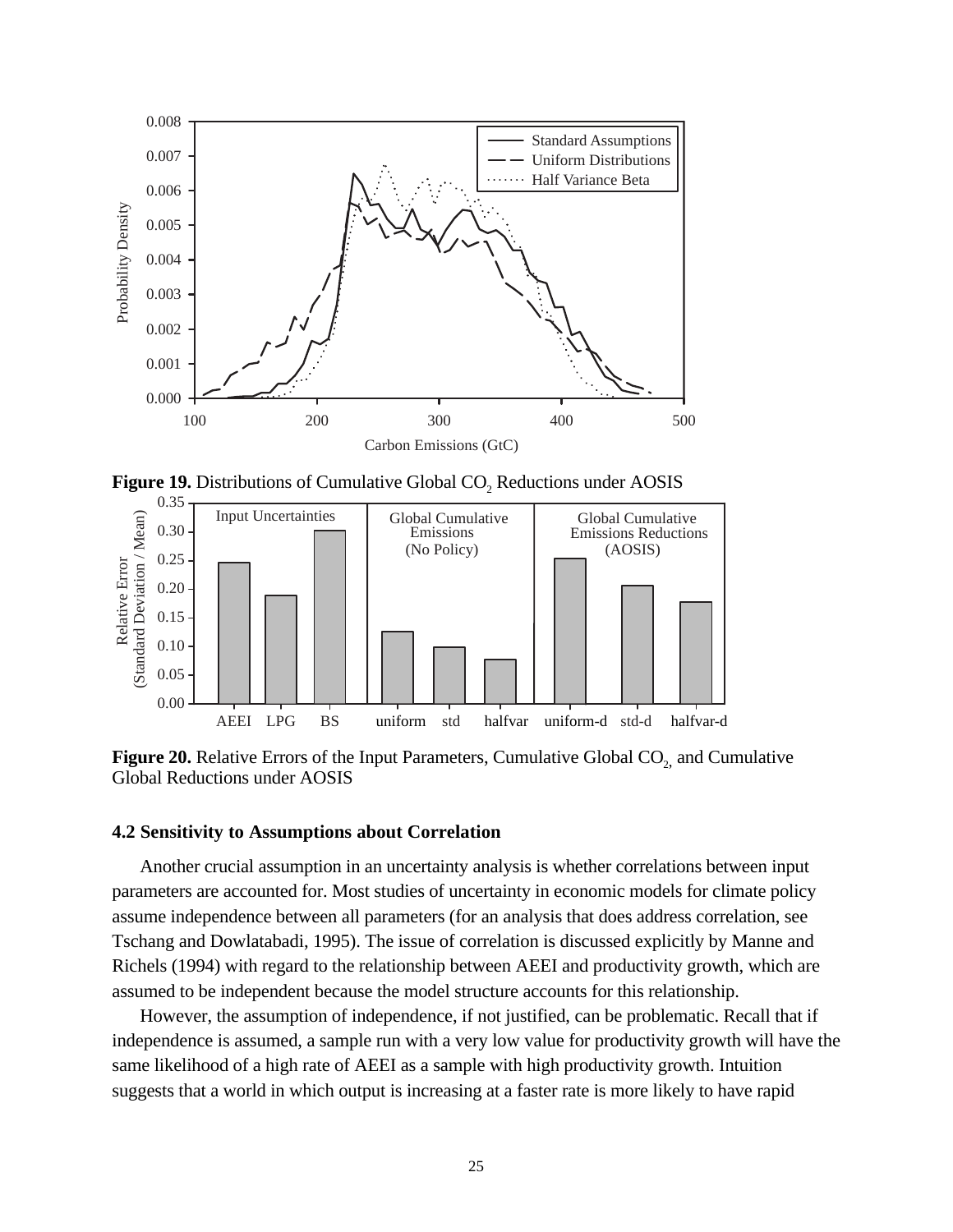improvements in energy efficiency than a world with much slower growth in output. Similarly, a rapidly increasing rate of output in general would suggest a greater likelihood that lower priced alternative energy substitutes will exist. Thus for the three parameters used here, an exploration of their correlation and how results change as a consequence would seem to be in order.

One main difficulty with treating correlation is its assessment. When two parameters *x* and *y* are independent, it means that the conditional distribution of *y* given some value for *x* is always simply the marginal distribution for *y*. However, if *x* and *y* are not independent, the conditional distribution for *y* given a value  $x<sub>i</sub>$  for  $x$  will be different than the conditional for *y* given another value  $x<sub>2</sub>$ , for  $x$ . Thus, the standard approach consists of assessing the marginal distribution of one parameter and several conditional distributions of a second parameter at different values of the first (Morgan and Henrion, 1990). The difficulty with this approach is the large number of assessments needed from the experts. Since people consistently have biases in making judgments about probability (Tversky and Kahneman, 1974), large numbers of assessments introduce more potential for errors or internal inconsistency.

An alternative to assessing joint distributions as marginal and conditionals, is to assess marginals and a correlation coefficient. The correlation coefficient is a simple measure of association that is easier for people to think about and make qualitative judgments. However, as traditionally used, the correlation coefficient is only well defined for inducing correlation between two normal distributions, or with a transformation, lognormal distributions.

However, recent work by Clemen and Reilly (1997) has identified an alternative approach to inducing correlation between arbitrary marginal distributions. Their approach relies on a function called a copula, which can be used to encode the dependency in a joint distribution. In general, one can write the joint density function  $f(x_1, \ldots, x_n)$  as:

$$
f(x_1,...,x_n) = f_1(x_1) \times ... \times f_n(x_n) c[F_1(x_1),...,F_n(x_n)]
$$

 $\overline{a}$ 

where  $f_i(x_i)$  is the marginal density for the distribution function  $F_i(x_i)$ , and *c* is called the copula density. The details of the derivation of the copula will not be given here. Operationally, one assesses the rank correlation matrix between the marginal distributions, and then uses the formula for a copula. Given an independently drawn sample for one parameter (*e.g*., for labor productivity), the rank correlation coefficient and the copula can be used to quickly derive the conditional distributions from which to draw a sample for other parameters13 (*e.g*., for AEEI and backstop price).

As an initial exploration into the implications of including correlation, the subjective rank correlations between the three parameters were assessed by one of the EPPA experts. Applying a number of different assessment techniques (Clemen and Reilly, 1997), the rank correlation

<sup>&</sup>lt;sup>13</sup> Formally, DEMM assumes independence between the uncertain parameters used to derive the approximations of uncertain outputs. However, once the approximation is derived, if it is accurate over the entire sample space of the uncertain inputs, it is reasonable to perform Monte Carlo simulations using correlated sampling. On the other hand, if the approximation is less accurate in some regions of the sample space, performing correlated sampling may not be appropriate.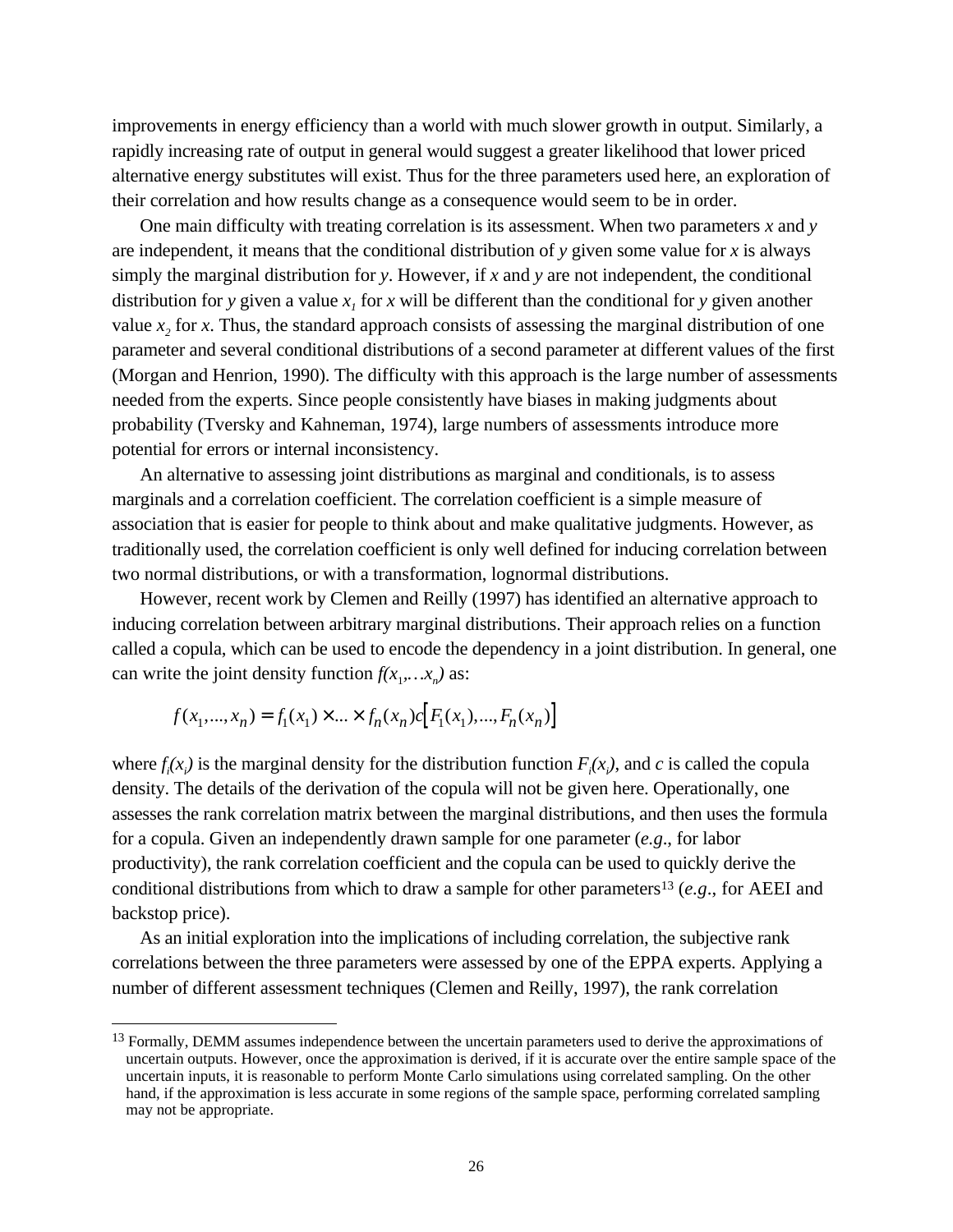between AEEI and labor productivity was assessed as 0.4, the correlation of backstop price and productivity was -0.6 (anti-correlated), and no correlation (0) between AEEI and backstop price. Using these rank correlation coefficients and the copula method, an alternative Monte Carlo was performed again on cumulative emissions under no policy, and on cumulative reductions under AOSIS.

The effect of correlation on cumulative emissions in the no policy case is shown in Figure 21. Note that the distribution of cumulative carbon in the correlated case has lower variance. This is a consequence of associating higher AEEI, which tends to lower emissions, with higher productivity growth, which tends to increase emissions. These two effects work in opposite directions, and by introducing the correlation, the uncertainty in emissions is reduced. In addition, the association of higher productivity growth and lower backstop price also reduces variability in emissions due to the opposing effects of the two parameters. While the effect of correlation in these parameters on emissions uncertainty is to reduce the uncertainty, correlation between different parameters could just as easily increase uncertainty.



**Figure 21.** Distributions of Cumulative Global  $CO<sub>2</sub>$  Emissions: Correlation *vs.* No Correlation

Correlation has much less of an effect on the uncertainty in cumulative emissions reductions due to the AOSIS protocol, as seen in Figure 22, although here too variance is reduced in the correlated case. Figure 23 gives the relative error of the distributions in Figures 21 and 22. The means of the distributions of cumulative emissions and of cumulative reductions essentially do not change as a result of imposing correlation. Again, this is not true in general; for some other uncertainties the mean of a distribution may shift as a result of imposing correlation.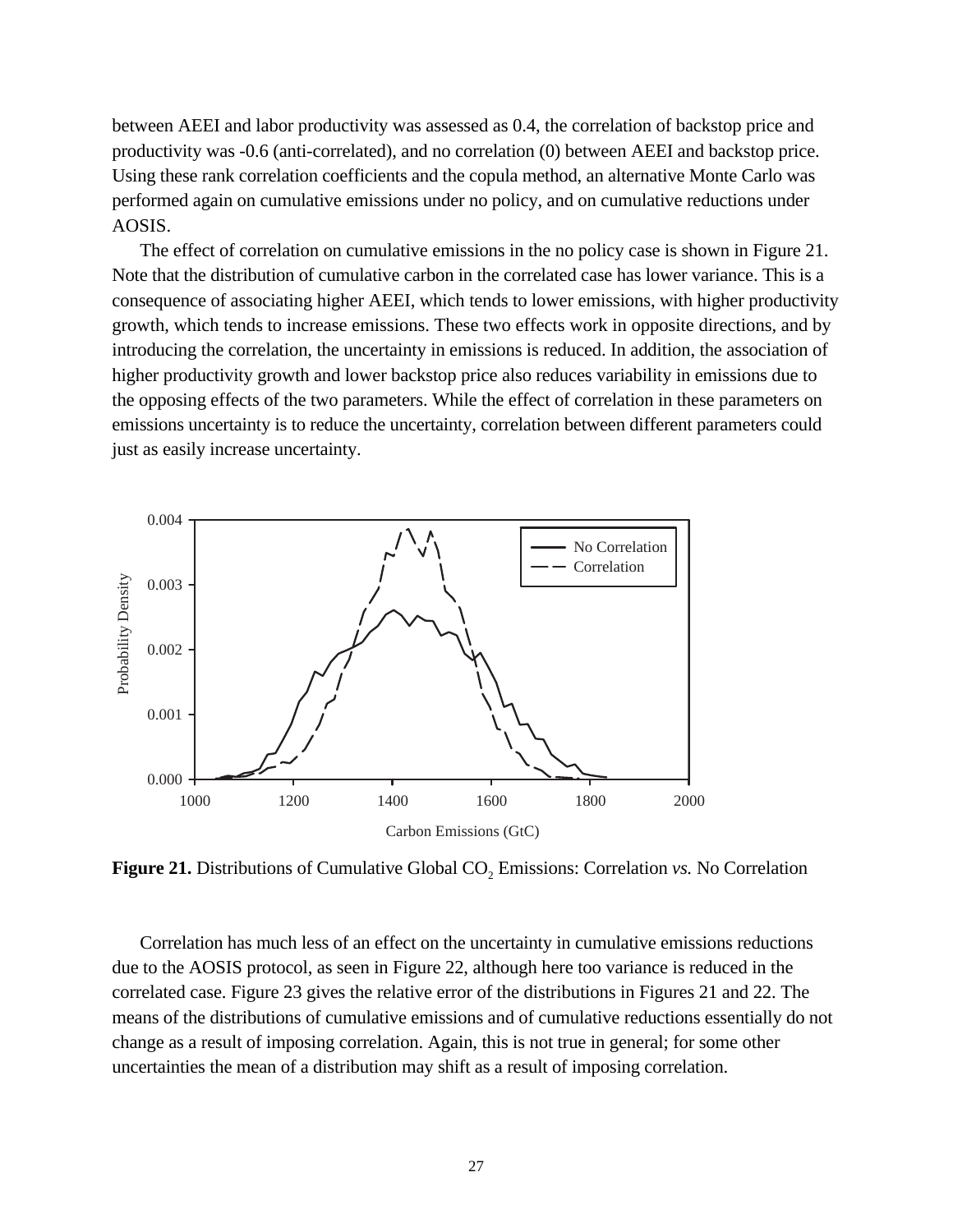

**Figure 22.** Distributions of Cumulative Global CO<sub>2</sub> Reductions: Correlation *vs.* No Correlation



**Figure 23.** Relative Errors of Cumulative Global  $CO<sub>2</sub>$  and Cumulative Global Reductions: Correlation *vs.* No Correlation

Probability distributions of outcomes such as those presented here can also be used ultimately in decision-analytic framing of climate policy. In such an analysis, the variance of distributions and the probability of extreme events are major determinants. Uncertainty analysis, one part of a larger decision making framework, therefore must take assumptions such as correlation carefully into account.

# **5. Next Steps for Research**

The purpose of this study has been both to demonstrate the application of the Deterministic Equivalent Modeling Method to a parametric uncertainty analysis and to provide a preliminary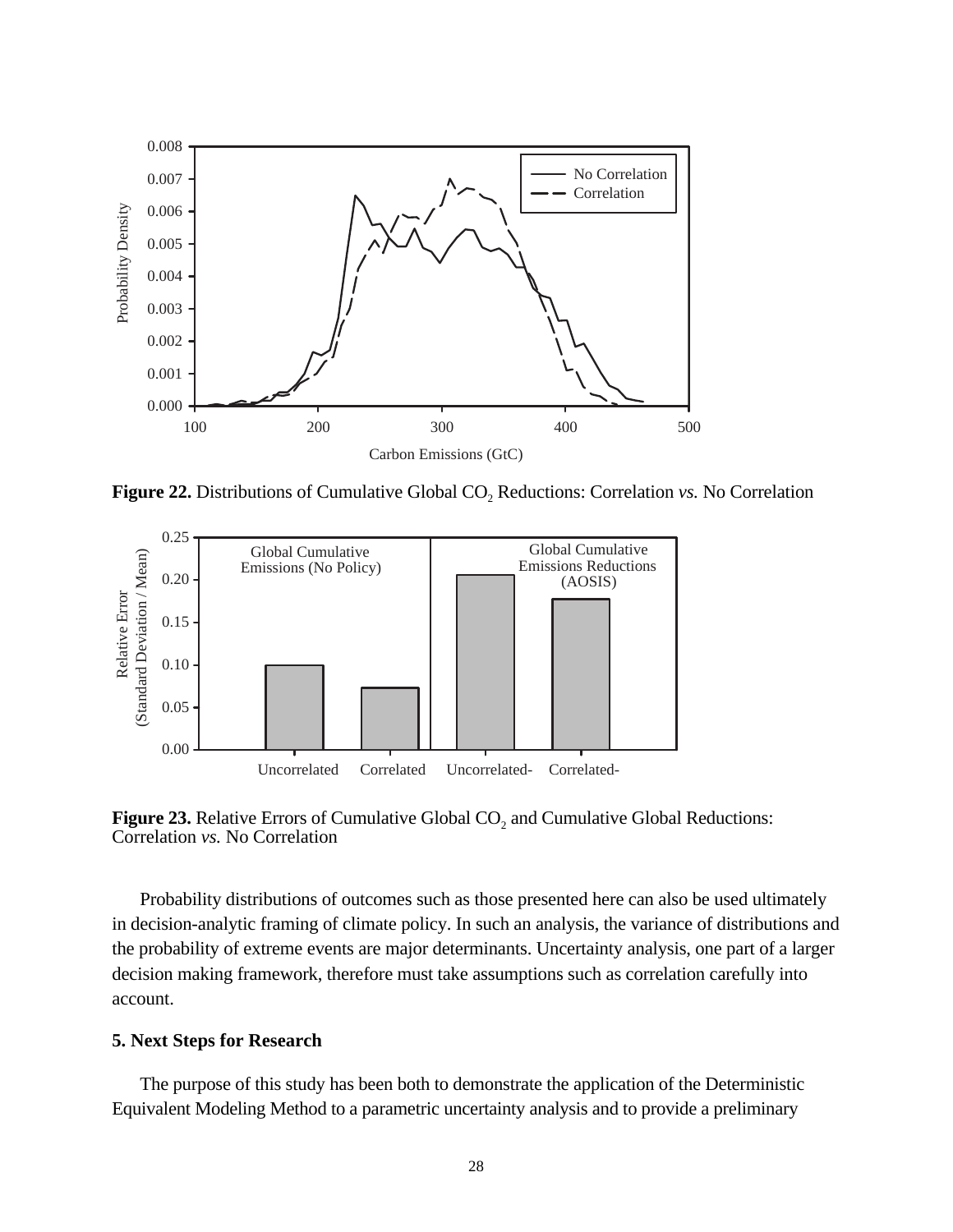exploration of the uncertainty in emissions predictions from the EPPA model. In the procedure described in Figure 2, this paper consists of one pass through the process, and the information obtained should be used to guide further iterations of uncertainty analysis. Future areas of research into uncertainty in EPPA include:

- Redo the probability assessments of the uncertain parameters, since they all appear to be important. A proper expert elicitation and distribution fitting is needed before results should be viewed as anything more than a demonstration.
- Propagate other uncertain parameters. There are several other uncertain parameters that may have important contributions to the uncertainty in outcomes. Other parameters to be studied include population growth, uncertainties in other future technologies, and elasticities of substitution. Uncertainty analysis with more parameters will allow more insight into the key drivers of uncertainty similar to the analysis in Section 3.4.
- Explore the uncertainty under other emissions reduction policies. The relative performance of difference amounts of reduction and of different instruments for reduction (tax *vs*. tradable permit) under uncertainty is important as part of the overall climate policy analysis process.
- Quantify the uncertainty in other outcomes, especially the costs of implementing alternative polices.

All of this work on the economic side will still only contribute to one aspect of the overall analysis task to address the choice of a policy response to climate change. In the framework given in Figure 1, this all relates to the first box for emissions and cost predictions, as well as the initial choice of policies to study. To fully characterize the decision problem of climate policy under uncertainty requires investigation of other areas, including:

- Analysis of uncertainty in predicting climate change from a given emissions forecast;
- Analysis of uncertainty in impacts (ecological, health, agricultural, *etc*.) from changes in climate;
- Quantify overall uncertainty in costs and impacts under different policies that result from all economic and scientific uncertainties combined.
- Framing the analysis as a sequential decision problem, allowing the policy response to adapt over time as information changes.

# **6. Discussion and Conclusions**

While uncertainty is at the heart of the debate over the response to climate change, relatively few policy analyses treat uncertainty explicitly. Although such treatment has traditionally been expensive, the advent of methods such as the Deterministic Equivalent Modeling Method and the copula approach to inducing correlation make uncertainty analyses quite tractable. The range of insights and information from an uncertainty analysis is considerable, and helps to frame results from deterministic model experiments.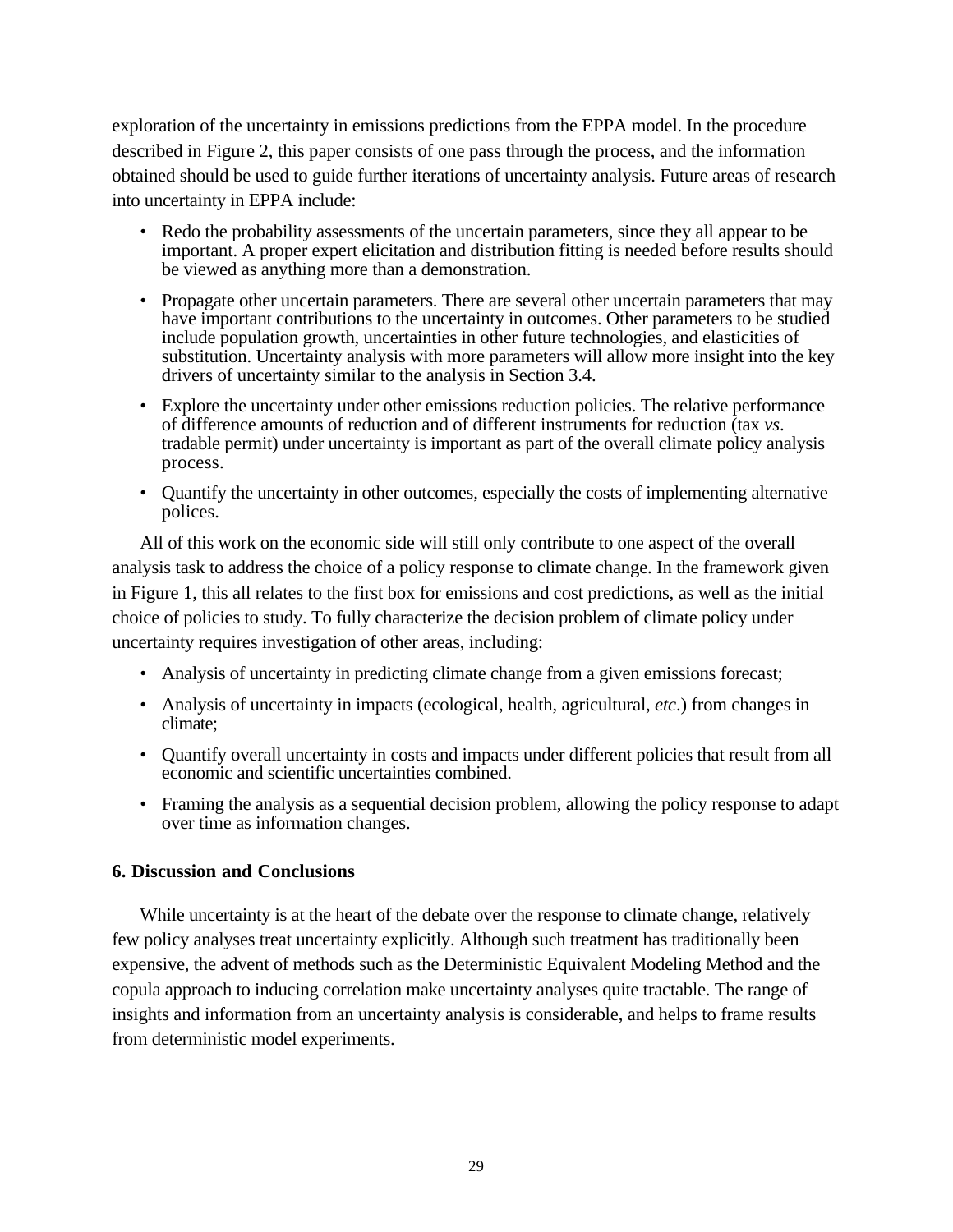The analysis presented in this paper is preliminary, focusing only on a small number of uncertain parameters, a small number of uncertain outcomes, and a small set of policies. Nevertheless, several useful insights result:

- There is a large range of likely outcomes, even in the reference or no policy case.
- Any policy case results in a wide band of possible emissions paths over time, and the bands from different policies often overlap. Policy proposals that are based on the notion of meeting a global path of emissions through time may be incorrectly framed, because they neglect the inherent stochastic nature of the outcomes. A more useful framing would be to think about the respective probabilities of meeting some goal.
- The costs and effectiveness of a policy in one nation in the presence of uncertainty may differ from the costs and effectiveness in another nation, as a result of differing economic and political conditions.
- Some results of deterministic model experiments may not always be robust under uncertainty, and should be checked. An example of this sort of test is given above, where the phenomenon of leakage is demonstrated to be robust, but not for all regions.
- The uncertainties regarding the cost of carbon-free energy alternatives and the rate of increasing energy efficiency improvements cause a much larger variance in the resulting  $CO<sub>2</sub>$ emissions. This suggests that a prudent policy approach include targeting the encouragement of new technology and reductions in energy use. Since the processes that prompt such technological innovation are poorly understood, this is a critical area for further research.
- The parameters studied here all concern future trends, which will always be uncertain. Given the large uncertainty in outcomes that result, the idea of flexible policies that can adapt over time appears to be a crucial element of the solution.

Ultimately, the most important lesson from the type of analysis presented in this paper is a reminder of how to view results of any model exercise: models can help to identify particular trends that result under different alternatives (policies), but they can *not* tell us what will happen, at least not within a wide range of outcomes. Models are tools that can help us think through complex decision problems, and uncertainty analysis of models is a way to improve the robustness of the insights derived and can indicate priorities for further study.

# **Acknowledgments**

The work presented here is a contribution to MIT's Joint Program on the Science and Policy of Global Change. The Joint Program is supported by a government-industry partnership that includes the U.S. Department of Energy (901214-HAR; DE-FG02-94ER61937; DE-FG02-93ER61713), U.S. National Science Foundation (9523616-ATM), U.S. National Oceanic and Atmospheric Administration (NA56GP0376), and U.S. Environmental Protection Agency (CR-820662-02), the Royal Norwegian Ministries of Petroleum and Energy and Foreign Affairs, and a group of corporate sponsors from the United States, Europe and Japan. I would also like to thank Jake Jacoby, Greg McRae, Denny Ellerman, Alejandro Cano-Ruiz, and David Reiner for their invaluable comments. All remaining errors are my own.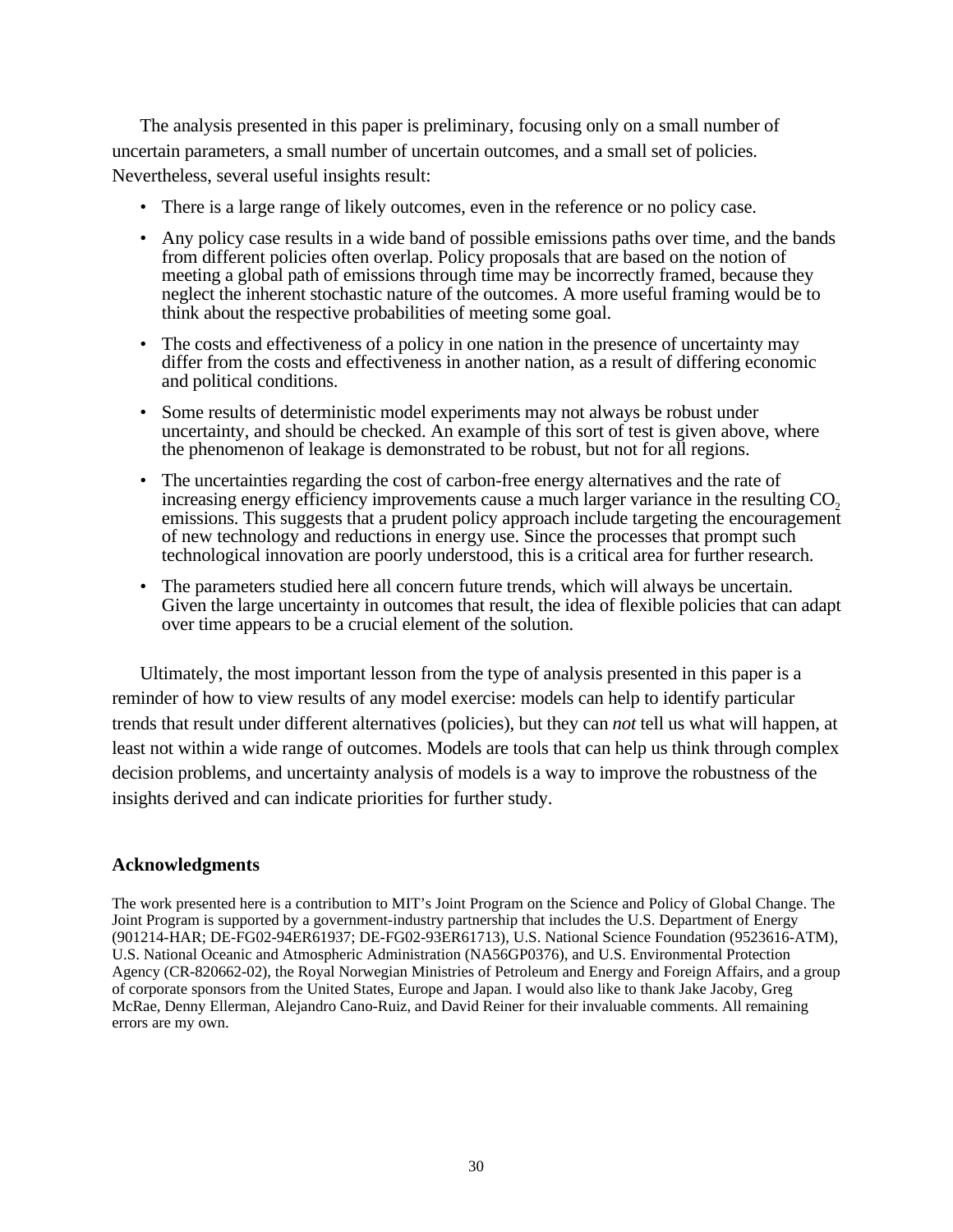# **References**

- Burniaux, J., G. Nicoletti and J. Oliveira-Martins (1992). "GREEN: A Global Model for Quantifying the Cost of Policies to Curb CO<sub>2</sub> Emissions," *OECD Economic Studies*, 19, Paris, Winter.
- Clemen, and J. Reilly (1997). "Correlations and Copulas for Decision and Risk Analysis," DRAFT, March.
- Edmonds, J., and J. Reilly (1983). "A Long-term Global Energy-Economic Model of Carbon Dioxide Release from Fossil Fuel Use," *Energy Economics*, April: 74-88.
- IPCC (1996). *Climate Change 1995—Economic and Social Dimensions of Climate Change*, Contribution of Working Group III to the Second Assessment Report of the Intergovernmental Panel on Climate Change, J.P. Bruce, H. Lee and E.F. Haites (eds.), Cambridge University Press, Cambridge, UK.
- Jacoby, H.D., R.S. Eckaus, A.D. Ellerman, R.G. Prinn, D.M. Reiner and Z. Yang (1997). "CO<sub>2</sub> Emissions Limits: Economic Adjustments and the Distribution of Burdens," *The Energy Journal*, **18**(3): 31-58.
- Lewis, P.A.W., and E.J. Orav (1989). *Simulation Methodology for Statisticians, Operations Analysts, and Engineers, Vol. I.* Wadsworth & Brooks, Pacific Grove, CA.
- Manne, A.S., and R.G. Richels (1994). "The Costs of Stabilizing Global CO<sub>2</sub> Emissions: A Probabilistic Analysis Based on Expert Judgements," *The Energy Journal*, **15**(1): 31-56.
- Manne, A.S., and R.G. Richels (1990). "CO<sub>2</sub> Emissions Limits: An Economic Cost Analysis for the USA," *The Energy Journal*,  $11(2)$ :  $5\overline{1}$ -74.
- Morgan, M.G., and M. Henrion (1990). *Uncertainty: A Guide to Dealing with Uncertainty in Quantitative Risk and Policy Analysis*, Cambridge University Press: New York.
- Nordhaus, W.D. (1994). *Managing the Global Commons*, MIT Press, Cambridge, MA.
- Press, W.H., S.A. Teukolsky, W.T. Vetterling and B.P. Flannery (1992*). Numerical Recipes in C*, Cambridge University Press: New York.
- Prinn, R., *et. al*. (1997). "Integrated Global System Model for Climate Policy Analysis: Feedbacks and Sensitivity Studies," submitted to *Climatic Change*, March.
- Tatang, M.A., W. Pan, R.G. Prinn and G.J. McRae (1997). "An Efficient Method for Parametric Uncertainty Analysis of Numerical Geophysical Models," *Journal of Geophysical Research*, **102**(D18): 21,925-21,932.
- Tschang, F.T., and H. Dowlatabadi (1995). "A Bayesian Technique for Refining the Uncertainty in Global Energy Model Forecasts," *International Journal of Forecasting,* **11**(1): 43-61.
- Tversky A., and D. Kahneman (1974). "Judgment under Uncertainty: Heuristics and Biases," *Science,* **185** (September): 1124-1131.
- United Nations (1992). "Framework Convention on Climate Change," *International Legal Materials*, **31**, pp. 849-873.
- United Nations (1997). "Framework Compilation of Proposals from Parties for the Elements of a Protocol or Another Legal Agreement," Framework Convention on Climate Change, Ad Hoc Group on the Berlin Mandate, FCCC/AGBM/1977/2. 31 January.
- Villadsen, J., and M.L. Michelsen (1978). *Solution of Differential Equation Models by Polynomial Approximation*, Prentice-Hall: Englewood Cliffs.
- Webster, M., M.A. Tatang and G.J. McRae (1996). *Application of the Probabilistic Collocation Method for an Uncertainty Analysis of a Simple Ocean Model*, MIT Joint Program on the Science and Policy of Global Change, Report No. 4, Cambridge, MA.